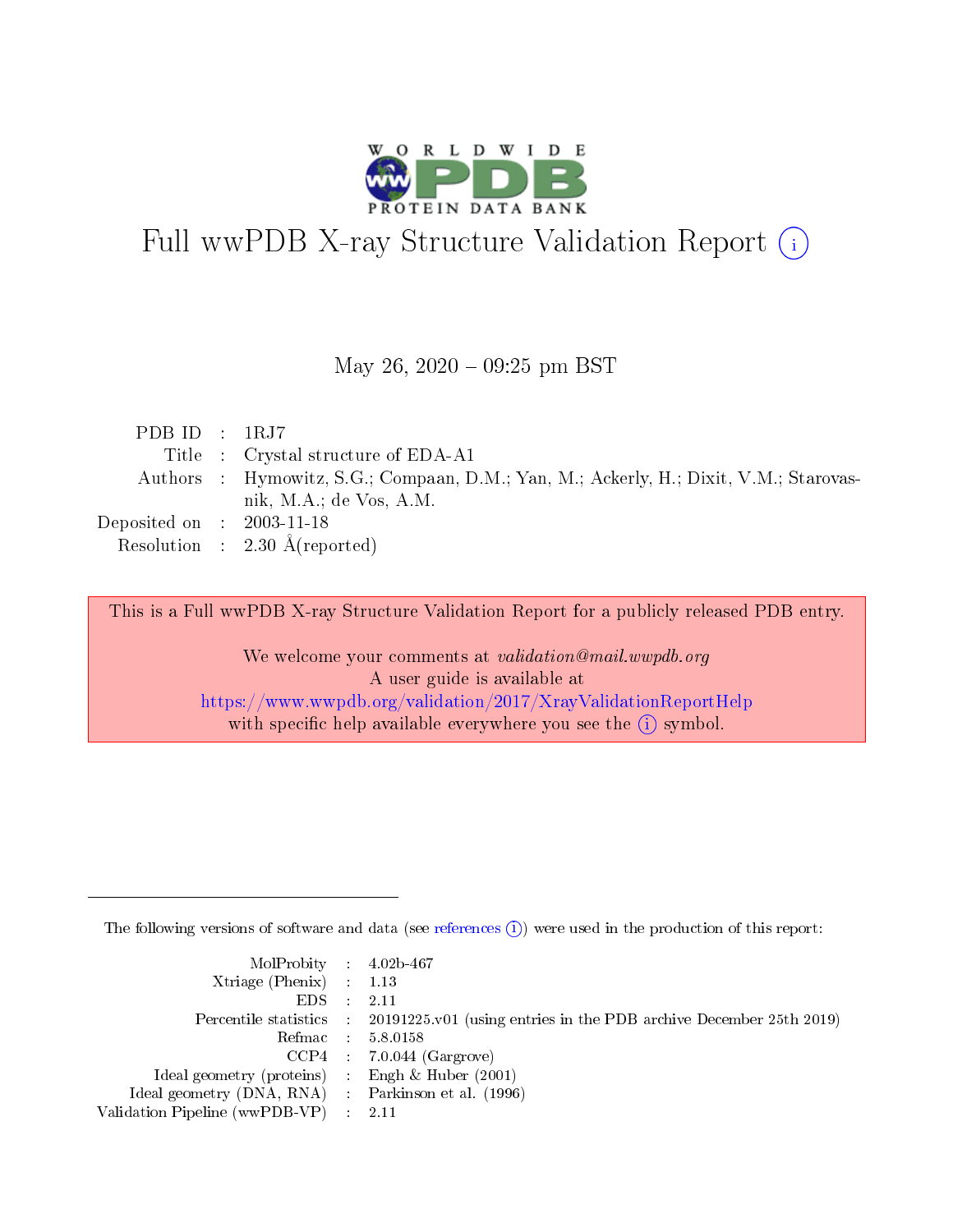## 1 [O](https://www.wwpdb.org/validation/2017/XrayValidationReportHelp#overall_quality)verall quality at a glance  $(i)$

The following experimental techniques were used to determine the structure: X-RAY DIFFRACTION

The reported resolution of this entry is 2.30 Å.

Percentile scores (ranging between 0-100) for global validation metrics of the entry are shown in the following graphic. The table shows the number of entries on which the scores are based.



| Metric                | Whole archive<br>$(\#\text{Entries})$ | Similar resolution<br>$(\#\text{Entries},\,\text{resolution}\,\,\text{range}(\textup{\AA}))$ |
|-----------------------|---------------------------------------|----------------------------------------------------------------------------------------------|
| $R_{free}$            | 130704                                | $5042 (2.30 - 2.30)$                                                                         |
| Clashscore            | 141614                                | $5643(2.30-2.30)$                                                                            |
| Ramachandran outliers | 138981                                | $5575(2.30-2.30)$                                                                            |
| Sidechain outliers    | 138945                                | $5575(2.30-2.30)$                                                                            |
| RSRZ outliers         | 127900                                | $4938(2.30-2.30)$                                                                            |

The table below summarises the geometric issues observed across the polymeric chains and their fit to the electron density. The red, orange, yellow and green segments on the lower bar indicate the fraction of residues that contain outliers for  $>=3, 2, 1$  and 0 types of geometric quality criteria respectively. A grey segment represents the fraction of residues that are not modelled. The numeric value for each fraction is indicated below the corresponding segment, with a dot representing fractions  $\epsilon=5\%$  The upper red bar (where present) indicates the fraction of residues that have poor fit to the electron density. The numeric value is given above the bar.

| Mol | Chain        | Length | Quality of chain |                         |
|-----|--------------|--------|------------------|-------------------------|
|     | А            | 163    | 3%<br>73%        | 13%<br>12%<br>$\bullet$ |
|     | B            | 163    | 5%<br>73%        | 13%<br>12%<br>٠         |
|     | D            | 163    | 13%<br>76%       | 12%<br>12%<br>$\bullet$ |
|     | E            | 163    | $4\%$<br>77%     | 13%<br>9%<br>٠          |
|     | $\mathbf{F}$ | 163    | 20/0<br>76%      | 12%<br>12%              |
|     | G            | 163    | 3%<br>68%        | 19%<br>12%<br>$\bullet$ |

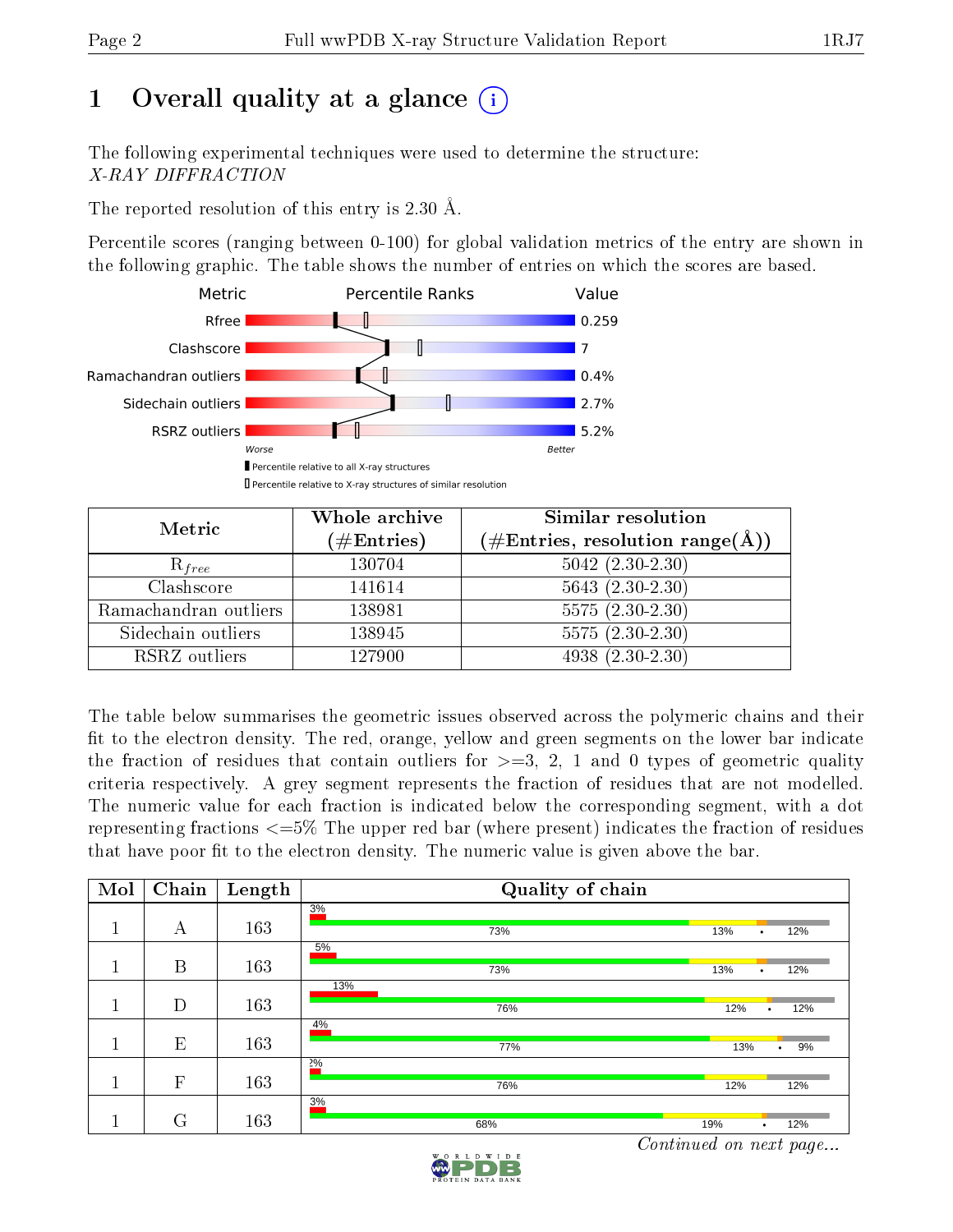| Mol    | Chain  | Length | Quality of chain |     |           |     |
|--------|--------|--------|------------------|-----|-----------|-----|
|        | H      | 163    | 7%<br>74%        | 12% | ۰         | 13% |
| п<br>ш | Т      | 163    | 4%<br>74%        | 13% |           | 12% |
| 1      | т<br>J | 163    | 4%<br>68%        | 18% | $\bullet$ | 12% |
| Щ      | K      | 163    | $6\%$<br>77%     | 9%  |           | 11% |
| 1      | L      | 163    | 3%<br>76%        | 12% | $\bullet$ | 11% |
|        | M      | 163    | 2%<br>76%        | 11% |           | 12% |

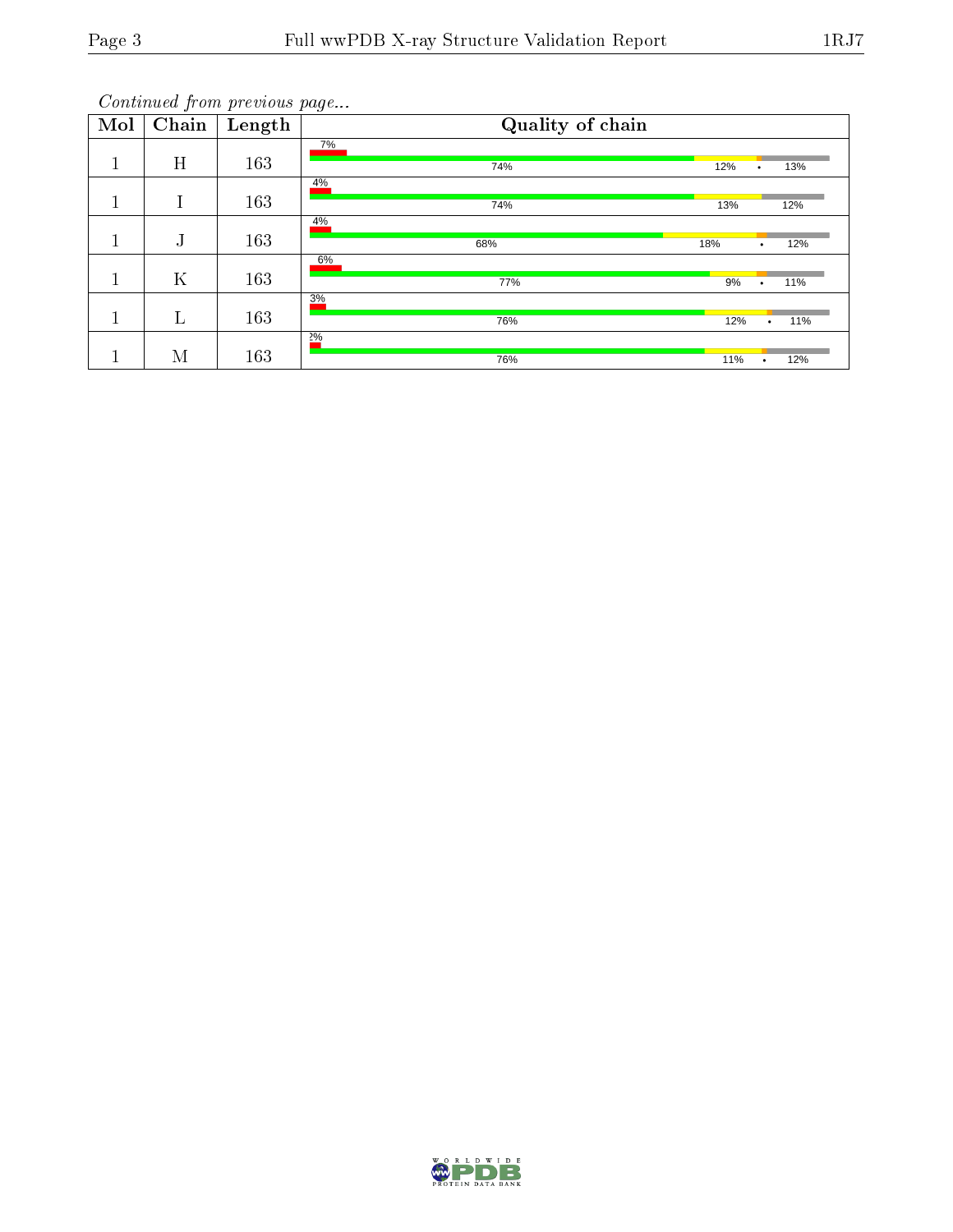## 2 Entry composition (i)

There are 2 unique types of molecules in this entry. The entry contains 13887 atoms, of which 0 are hydrogens and 0 are deuteriums.

In the tables below, the ZeroOcc column contains the number of atoms modelled with zero occupancy, the AltConf column contains the number of residues with at least one atom in alternate conformation and the Trace column contains the number of residues modelled with at most 2 atoms.

| Mol          | Chain        | Residues |       |                | Atoms              |                |                         | ZeroOcc          | AltConf          | <b>Trace</b>     |
|--------------|--------------|----------|-------|----------------|--------------------|----------------|-------------------------|------------------|------------------|------------------|
| $\mathbf{1}$ |              |          | Total | $\overline{C}$ | $\overline{\rm N}$ | $\overline{O}$ | $\overline{S}$          | $\overline{0}$   | $\boldsymbol{0}$ | $\boldsymbol{0}$ |
|              | $\bf{A}$     | 144      | 1124  | 719            | 190                | 209            | $\,6\,$                 |                  |                  |                  |
| $\mathbf{1}$ | $\mathbf{B}$ | 144      | Total | $\mathcal{C}$  | N                  | $\overline{O}$ | S                       | $\overline{0}$   | $\boldsymbol{0}$ | $\overline{0}$   |
|              |              |          | 1124  | 719            | 190                | 209            | $6\phantom{.}6$         |                  |                  |                  |
| $\mathbf{1}$ | $\mathbf D$  | 144      | Total | $\mathcal{C}$  | $\mathbf N$        | $\overline{O}$ | $\mathbf S$             | $\boldsymbol{0}$ | $\boldsymbol{0}$ | $\boldsymbol{0}$ |
|              |              |          | 1125  | 720            | 190                | 209            | $\,6\,$                 |                  |                  |                  |
| $\mathbf{1}$ | E            | 149      | Total | $\mathcal{C}$  | ${\bf N}$          | $\overline{O}$ | $\mathbf S$             | $\overline{0}$   | $\overline{0}$   | $\overline{0}$   |
|              |              |          | 1168  | 743            | 200                | 219            | $\,6$                   |                  |                  |                  |
| $\mathbf{1}$ | ${\bf F}$    | 144      | Total | $\mathcal{C}$  | $\mathbf N$        | $\overline{O}$ | $\mathbf S$             | $\overline{0}$   | $\boldsymbol{0}$ | $\overline{0}$   |
|              |              |          | 1129  | 722            | 191                | 210            | $\,6\,$                 |                  |                  |                  |
| $\mathbf{1}$ | G            | 144      | Total | $\mathcal{C}$  | $\mathbf N$        | $\overline{O}$ | $\overline{S}$          | $\overline{0}$   | $\boldsymbol{0}$ | $\overline{0}$   |
|              |              |          | 1125  | 720            | 190                | 209            | $\,6$                   |                  |                  |                  |
| $\mathbf{1}$ | H            | 142      | Total | $\mathcal{C}$  | $\mathbf N$        | $\overline{O}$ | $\overline{S}$          | $\boldsymbol{0}$ | $\overline{0}$   | $\overline{0}$   |
|              |              |          | 1113  | 712            | 188                | 207            | $\,6$                   |                  |                  |                  |
| $\mathbf{1}$ | $\mathbf I$  | 143      | Total | $\mathcal{C}$  | $\overline{\rm N}$ | $\overline{O}$ | $\overline{S}$          | $\overline{0}$   | $\boldsymbol{0}$ | $\overline{0}$   |
|              |              |          | 1124  | 719            | 190                | 209            | $\,6\,$                 |                  |                  |                  |
| $\mathbf{1}$ | $\mathbf{J}$ | 143      | Total | $\overline{C}$ | $\overline{\rm N}$ | $\overline{O}$ | $\overline{\mathrm{s}}$ | $\overline{0}$   | $\boldsymbol{0}$ | $\overline{0}$   |
|              |              |          | 1118  | 715            | 189                | 208            | $\,6$                   |                  |                  |                  |
| $\mathbf{1}$ | $\mathbf K$  | 145      | Total | $\overline{C}$ | $\overline{\rm N}$ | $\overline{O}$ | $\overline{\mathrm{s}}$ | $\boldsymbol{0}$ | $\boldsymbol{0}$ | $\overline{0}$   |
|              |              |          | 1136  | 725            | 192                | 213            | $\,6$                   |                  |                  |                  |
| $\mathbf{1}$ | $\mathbf{L}$ | 145      | Total | $\mathcal{C}$  | N                  | $\overline{O}$ | $\overline{S}$          | $\overline{0}$   | $\boldsymbol{0}$ | $\overline{0}$   |
|              |              |          | 1133  | 724            | 192                | 211            | $\sqrt{6}$              |                  |                  |                  |
| $\mathbf{1}$ | М            | 144      | Total | $\mathcal{C}$  | $\mathbf N$        | $\overline{O}$ | $\overline{S}$          | $\boldsymbol{0}$ | $\boldsymbol{0}$ | $\boldsymbol{0}$ |
|              |              |          | 1129  | 722            | 191                | 210            | $6\,$                   |                  |                  |                  |

Molecule 1 is a protein called Ectodysplasin A.

There are 48 discrepancies between the modelled and reference sequences:

| Chain | Residue | Modelled   | Actual | Comment                       | Reference |
|-------|---------|------------|--------|-------------------------------|-----------|
|       | 229     | GLY.       |        | CLONING ARTIFACT   UNP Q92838 |           |
|       | -230-   | SER.       |        | CLONING ARTIFACT   UNP Q92838 |           |
|       | 231     | <b>HIS</b> |        | CLONING ARTIFACT   UNP Q92838 |           |
|       | 232     | <b>MET</b> |        | CLONING ARTIFACT   UNP Q92838 |           |
|       | 229     | <b>GLY</b> |        | CLONING ARTIFACT   UNP Q92838 |           |

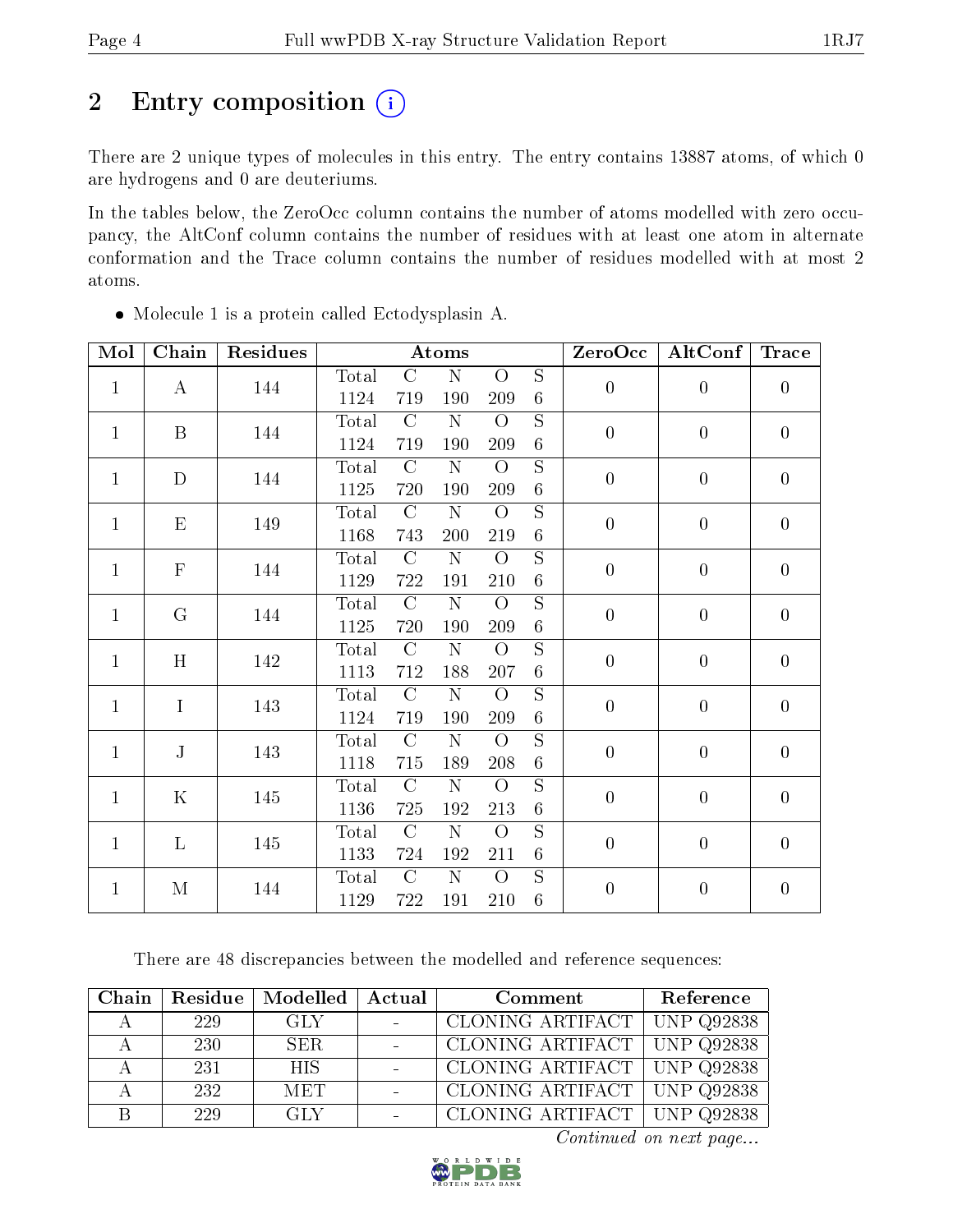| Chain                   | Residue | Modelled         | Actual                   | Comment                 | Reference            |
|-------------------------|---------|------------------|--------------------------|-------------------------|----------------------|
| B                       | 230     | <b>SER</b>       |                          | <b>CLONING ARTIFACT</b> | <b>UNP Q92838</b>    |
| $\mathbf B$             | 231     | <b>HIS</b>       |                          | CLONING ARTIFACT        | UNP<br>Q92838        |
| $\mathbf B$             | 232     | MET              | $\blacksquare$           | CLONING ARTIFACT        | UNP<br>Q92838        |
| $\mathbf D$             | 229     | <b>GLY</b>       |                          | CLONING ARTIFACT        | UNP<br>Q92838        |
| D                       | 230     | <b>SER</b>       |                          | <b>CLONING ARTIFACT</b> | UNP<br>Q92838        |
| D                       | 231     | HIS              |                          | CLONING ARTIFACT        | <b>UNP</b><br>Q92838 |
| $\mathbf D$             | 232     | <b>MET</b>       |                          | CLONING ARTIFACT        | <b>UNP</b><br>Q92838 |
| $\overline{\mathrm{E}}$ | 229     | <b>GLY</b>       |                          | <b>CLONING ARTIFACT</b> | <b>UNP</b><br>Q92838 |
| $\mathbf{E}% _{0}$      | 230     | <b>SER</b>       | $\overline{\phantom{0}}$ | <b>CLONING ARTIFACT</b> | <b>UNP</b><br>Q92838 |
| E                       | 231     | $\overline{HIS}$ | $\overline{a}$           | CLONING ARTIFACT        | <b>UNP</b><br>Q92838 |
| E                       | 232     | MET              | ä,                       | <b>CLONING ARTIFACT</b> | <b>UNP</b><br>Q92838 |
| $\overline{\mathrm{F}}$ | 229     | <b>GLY</b>       |                          | CLONING ARTIFACT        | UNP<br>Q92838        |
| $\overline{F}$          | 230     | <b>SER</b>       | $\frac{1}{2}$            | <b>CLONING ARTIFACT</b> | <b>UNP</b><br>Q92838 |
| ${\bf F}$               | 231     | <b>HIS</b>       |                          | CLONING ARTIFACT        | UNP<br>Q92838        |
| $\overline{\mathrm{F}}$ | 232     | MET              |                          | CLONING ARTIFACT        | <b>UNP</b><br>Q92838 |
| G                       | 229     | <b>GLY</b>       |                          | CLONING ARTIFACT        | UNP<br>Q92838        |
| $\overline{G}$          | 230     | <b>SER</b>       |                          | CLONING ARTIFACT        | UNP<br>Q92838        |
| G                       | 231     | HIS              | $\blacksquare$           | CLONING ARTIFACT        | UNP<br>Q92838        |
| G                       | 232     | MET              |                          | CLONING ARTIFACT        | UNP<br>Q92838        |
| H                       | 229     | <b>GLY</b>       | $\blacksquare$           | <b>CLONING ARTIFACT</b> | UNP<br>Q92838        |
| H                       | 230     | <b>SER</b>       |                          | CLONING ARTIFACT        | <b>UNP</b><br>Q92838 |
| H                       | 231     | $\overline{HIS}$ | $\blacksquare$           | CLONING ARTIFACT        | <b>UNP</b><br>Q92838 |
| H                       | 232     | <b>MET</b>       |                          | CLONING ARTIFACT        | <b>UNP</b><br>Q92838 |
| I                       | 229     | <b>GLY</b>       |                          | CLONING ARTIFACT        | <b>UNP</b><br>Q92838 |
| I                       | 230     | <b>SER</b>       |                          | <b>CLONING ARTIFACT</b> | <b>UNP</b><br>Q92838 |
| I                       | 231     | HIS              |                          | <b>CLONING ARTIFACT</b> | <b>UNP</b><br>Q92838 |
| $\overline{I}$          | 232     | MET              | $\overline{a}$           | CLONING ARTIFACT        | <b>UNP</b><br>Q92838 |
| J                       | 229     | <b>GLY</b>       | ÷                        | CLONING ARTIFACT        | <b>UNP</b><br>Q92838 |
| J                       | 230     | SER              | $\blacksquare$           | CLONING ARTIFACT        | <b>UNP</b><br>Q92838 |
| $\bf J$                 | 231     | $\overline{HIS}$ | $\blacksquare$           | CLONING ARTIFACT        | <b>UNP Q92838</b>    |
| J                       | 232     | MET              |                          | CLONING ARTIFACT        | <b>UNP Q92838</b>    |
| K                       | 229     | <b>GLY</b>       | $\blacksquare$           | CLONING ARTIFACT        | <b>UNP Q92838</b>    |
| $\mathbf K$             | 230     | <b>SER</b>       |                          | CLONING ARTIFACT        | <b>UNP Q92838</b>    |
| Κ                       | 231     | <b>HIS</b>       |                          | CLONING ARTIFACT        | <b>UNP Q92838</b>    |
| K                       | 232     | <b>MET</b>       |                          | CLONING ARTIFACT        | <b>UNP Q92838</b>    |
| L                       | 229     | <b>GLY</b>       |                          | CLONING ARTIFACT        | UNP Q92838           |
| L                       | 230     | <b>SER</b>       |                          | CLONING ARTIFACT        | <b>UNP Q92838</b>    |
| $\Gamma$                | 231     | <b>HIS</b>       |                          | CLONING ARTIFACT        | <b>UNP Q92838</b>    |
| L                       | 232     | <b>MET</b>       |                          | CLONING ARTIFACT        | <b>UNP Q92838</b>    |
| М                       | 229     | <b>GLY</b>       |                          | CLONING ARTIFACT        | <b>UNP Q92838</b>    |
| М                       | 230     | <b>SER</b>       |                          | CLONING ARTIFACT        | <b>UNP Q92838</b>    |
| М                       | 231     | <b>HIS</b>       |                          | CLONING ARTIFACT        | <b>UNP Q92838</b>    |

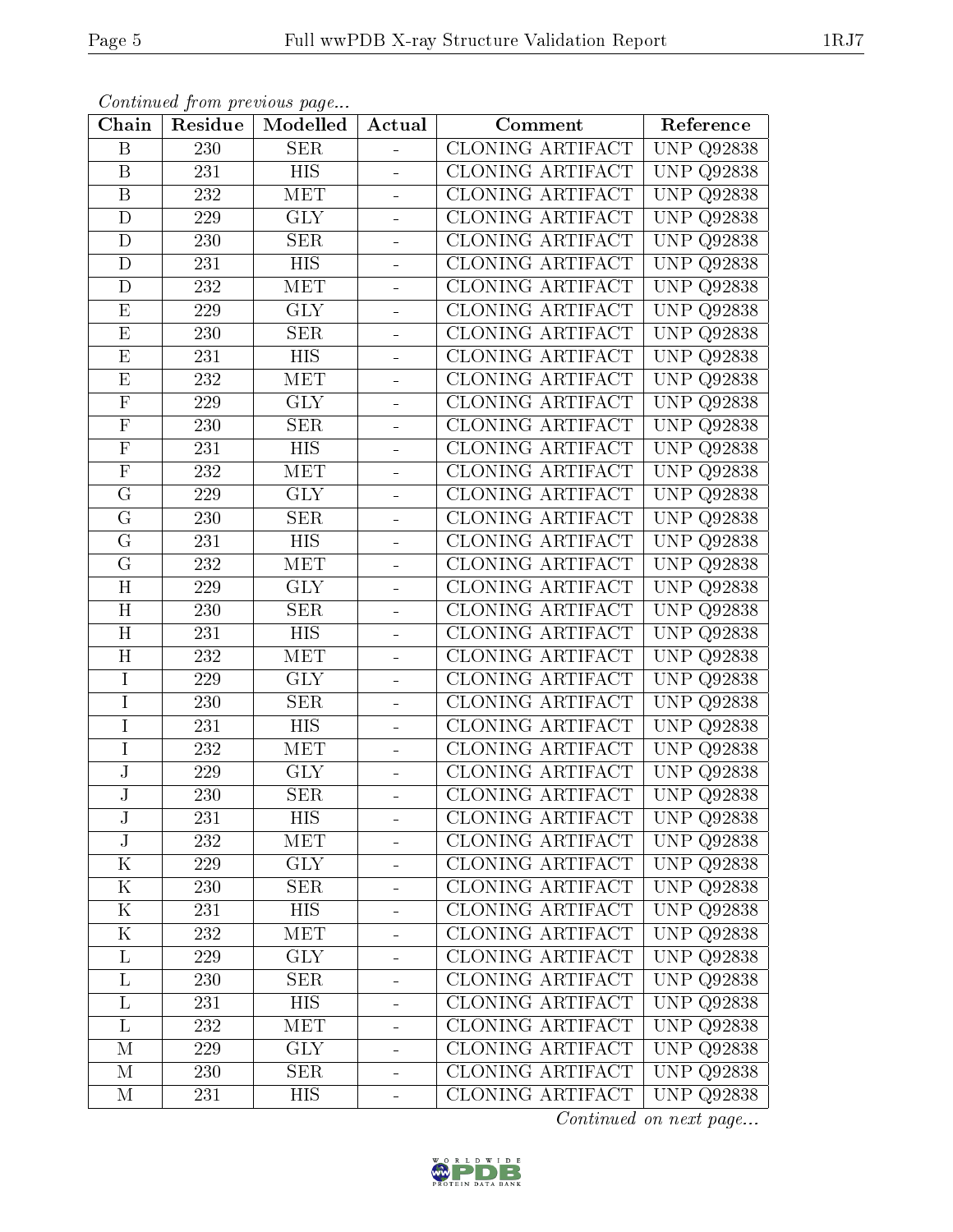| Chain | Residue | $\parallel$ Modelled $\parallel$ Actual | ∴omment                       | Reference |
|-------|---------|-----------------------------------------|-------------------------------|-----------|
|       | າາ ດ    | MET                                     | CLONING ARTIFACT   UNP Q92838 |           |

 $\bullet\,$  Molecule 2 is water.

| Mol            | Chain        | Residues | Atoms                                            | ZeroOcc          | AltConf          |
|----------------|--------------|----------|--------------------------------------------------|------------------|------------------|
| $\overline{2}$ | $\bf{A}$     | 35       | Total<br>$\overline{O}$<br>35<br>35              | $\overline{0}$   | $\overline{0}$   |
| $\overline{2}$ | $\, {\bf B}$ | 17       | Total<br>$\overline{O}$<br>$17\,$<br>$17\,$      | $\boldsymbol{0}$ | $\boldsymbol{0}$ |
| $\sqrt{2}$     | D            | $19\,$   | Total<br>$\overline{O}$<br>$19\,$<br>$19\,$      | $\boldsymbol{0}$ | $\boldsymbol{0}$ |
| $\sqrt{2}$     | E            | 37       | Total<br>$\overline{O}$<br>37<br>37              | $\boldsymbol{0}$ | $\boldsymbol{0}$ |
| $\sqrt{2}$     | $\mathbf F$  | 41       | Total<br>$\overline{O}$<br>41<br>41              | $\boldsymbol{0}$ | $\boldsymbol{0}$ |
| $\overline{2}$ | G            | 43       | Total<br>$\overline{O}$<br>$43\,$<br>43          | $\boldsymbol{0}$ | $\boldsymbol{0}$ |
| $\overline{2}$ | H            | $22\,$   | Total<br>$\overline{O}$<br>22<br>22              | $\boldsymbol{0}$ | $\boldsymbol{0}$ |
| $\overline{2}$ | $\mathbf I$  | $22\,$   | Total<br>$\overline{O}$<br>$\sqrt{22}$<br>$22\,$ | $\boldsymbol{0}$ | $\boldsymbol{0}$ |
| $\overline{2}$ | ${\bf J}$    | 19       | Total<br>$\bigcirc$<br>$19\,$<br>$19\,$          | $\boldsymbol{0}$ | $\boldsymbol{0}$ |
| $\overline{2}$ | $\mathbf K$  | $32\,$   | Total<br>$\overline{O}$<br>$32\,$<br>$32\,$      | $\boldsymbol{0}$ | $\boldsymbol{0}$ |
| $\overline{2}$ | L            | $29\,$   | Total<br>$\overline{O}$<br>$29\,$<br>$\,29$      | $\boldsymbol{0}$ | $\boldsymbol{0}$ |
| $\overline{2}$ | $\mathbf{M}$ | $23\,$   | Total<br>$\overline{O}$<br>$23\,$<br>$23\,$      | $\overline{0}$   | $\overline{0}$   |

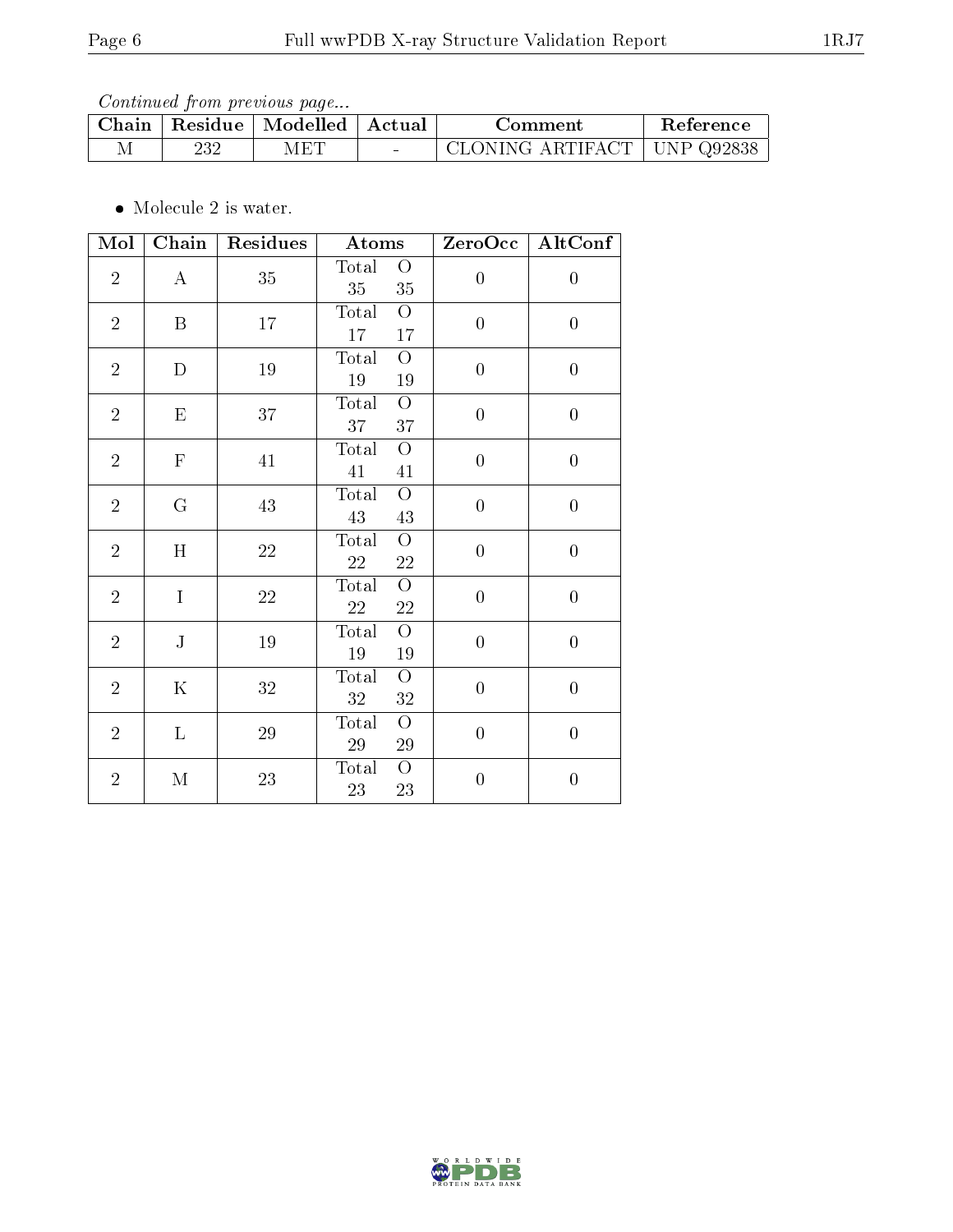# 3 Residue-property plots  $(i)$

These plots are drawn for all protein, RNA and DNA chains in the entry. The first graphic for a chain summarises the proportions of the various outlier classes displayed in the second graphic. The second graphic shows the sequence view annotated by issues in geometry and electron density. Residues are color-coded according to the number of geometric quality criteria for which they contain at least one outlier: green  $= 0$ , yellow  $= 1$ , orange  $= 2$  and red  $= 3$  or more. A red dot above a residue indicates a poor fit to the electron density (RSRZ  $> 2$ ). Stretches of 2 or more consecutive residues without any outlier are shown as a green connector. Residues present in the sample, but not in the model, are shown in grey.



• Molecule 1: Ectodysplasin A

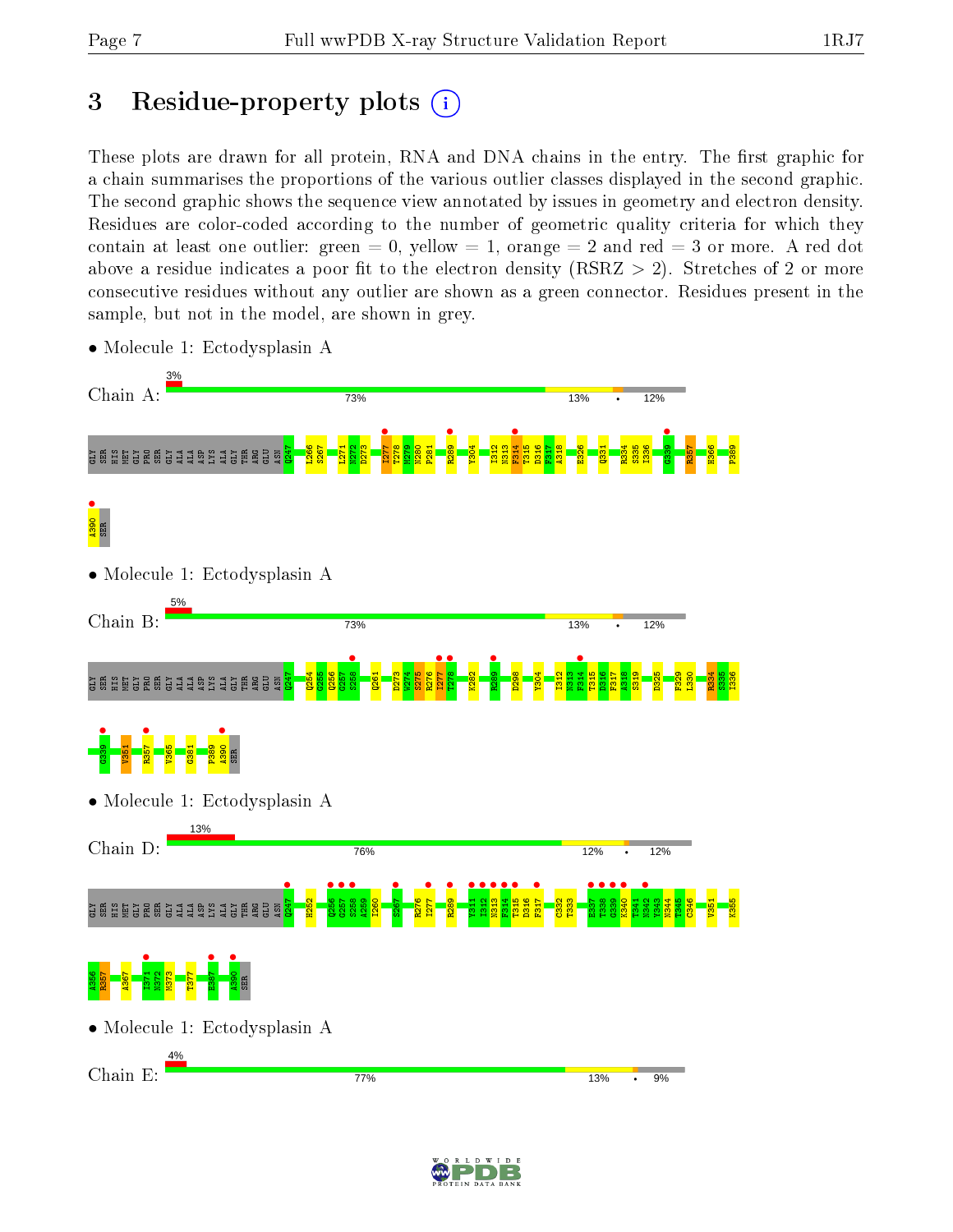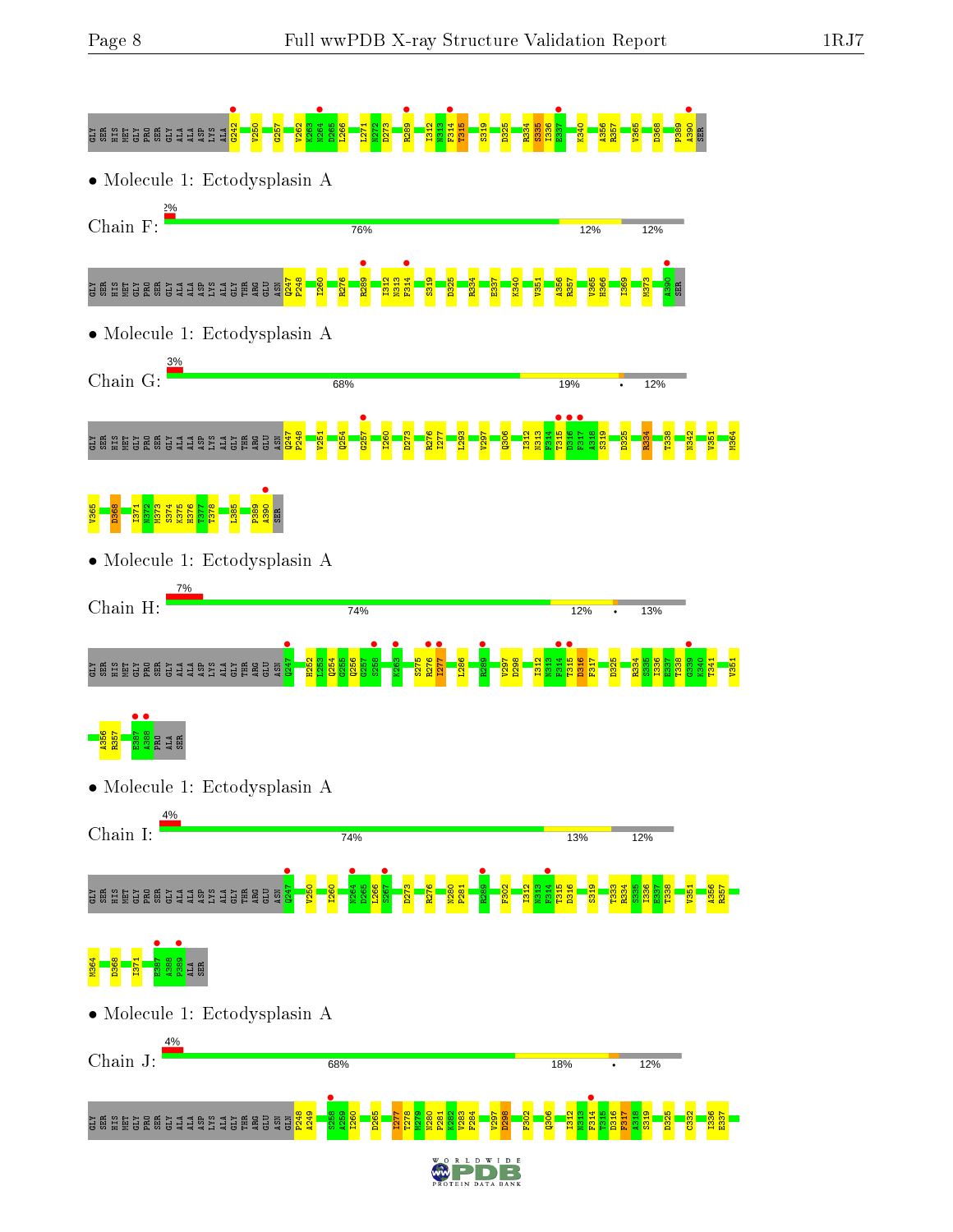

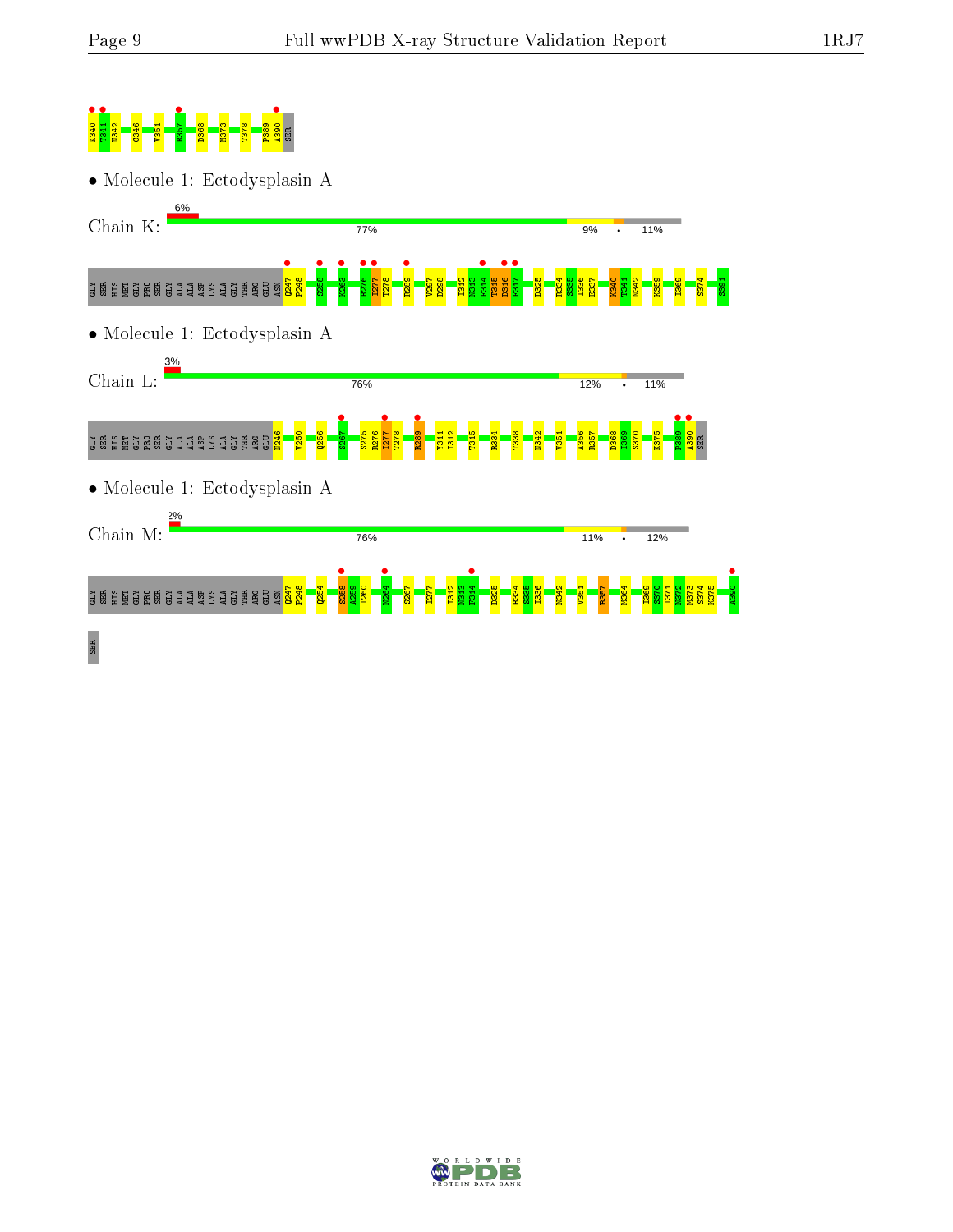# 4 Data and refinement statistics  $(i)$

| Property                                                         | Value                                             | Source     |
|------------------------------------------------------------------|---------------------------------------------------|------------|
| Space group                                                      | P 1 21 1                                          | Depositor  |
| $\overline{\text{Cell}}$ constants                               | $53.66\text{\AA}$<br>279.69Å<br>$54.17\text{\AA}$ |            |
| a, b, c, $\alpha$ , $\beta$ , $\gamma$                           | $90.00^{\circ}$ $91.36^{\circ}$<br>$90.00^\circ$  | Depositor  |
| Resolution $(\AA)$                                               | $\overline{20.00}$ - 2.30                         | Depositor  |
|                                                                  | 19.99<br>$-2.30$                                  | <b>EDS</b> |
| % Data completeness                                              | $94.3(20.00-2.30)$                                | Depositor  |
| (in resolution range)                                            | 94.4 (19.99-2.30)                                 | <b>EDS</b> |
| $R_{merge}$                                                      | 0.08                                              | Depositor  |
| $\bar{\mathbf{R}}_{\underline{sym}}$                             | 0.08                                              | Depositor  |
| $\sqrt{I/\sigma(I)} > 1$                                         | 3.84 (at $2.30\text{\AA}$ )                       | Xtriage    |
| Refinement program                                               | REFMAC 5.1.07                                     | Depositor  |
| $R, R_{free}$                                                    | 0.194, 0.260                                      | Depositor  |
|                                                                  | 0.197,<br>0.259                                   | DCC        |
| $R_{free}$ test set                                              | 7099 reflections $(10.71\%)$                      | wwPDB-VP   |
| Wilson B-factor $(A^2)$                                          | 23.4                                              | Xtriage    |
| Anisotropy                                                       | 0.365                                             | Xtriage    |
| Bulk solvent $k_{sol}(\text{e}/\text{A}^3), B_{sol}(\text{A}^2)$ | $0.34$ , $39.2$                                   | <b>EDS</b> |
| $\overline{L-test for }$ twinning <sup>2</sup>                   | $< L >$ = 0.51, $< L2 >$ = 0.34                   | Xtriage    |
|                                                                  | $0.000$ for $l, k, -h$                            |            |
| Estimated twinning fraction                                      | $0.046$ for $h, -k, -l$                           | Xtriage    |
|                                                                  | $0.031$ for $1,-k,h$                              |            |
| $F_o, F_c$ correlation                                           | 0.93                                              | <b>EDS</b> |
| Total number of atoms                                            | 13887                                             | wwPDB-VP   |
| Average B, all atoms $(A^2)$                                     | 6.0                                               | wwPDB-VP   |

Xtriage's analysis on translational NCS is as follows: The largest off-origin peak in the Patterson function is  $4.85\%$  of the height of the origin peak. No significant pseudotranslation is detected.

<sup>&</sup>lt;sup>2</sup>Theoretical values of  $\langle |L| \rangle$ ,  $\langle L^2 \rangle$  for acentric reflections are 0.5, 0.333 respectively for untwinned datasets, and 0.375, 0.2 for perfectly twinned datasets.



<span id="page-9-1"></span><span id="page-9-0"></span><sup>1</sup> Intensities estimated from amplitudes.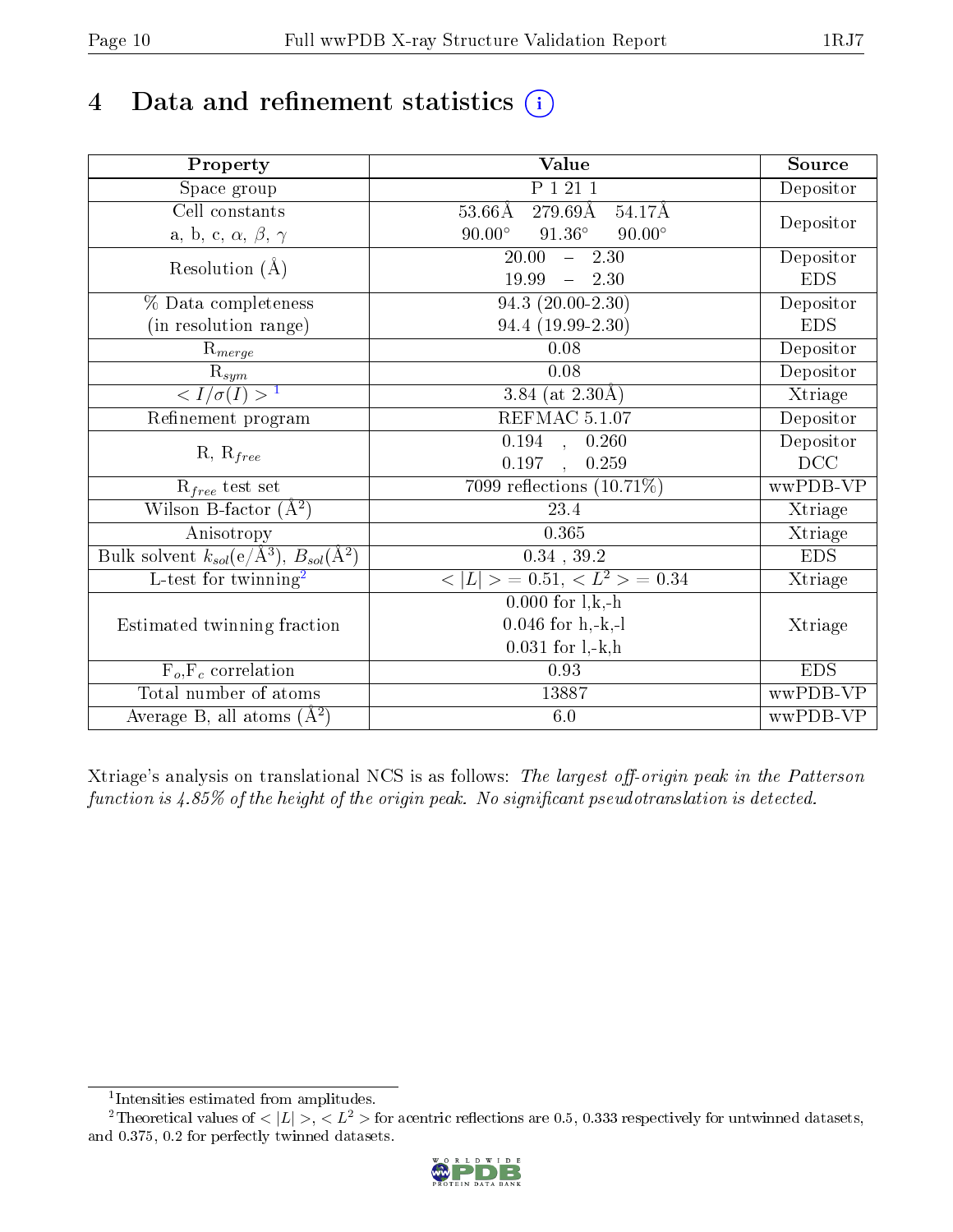# 5 Model quality  $(i)$

## 5.1 Standard geometry (i)

The Z score for a bond length (or angle) is the number of standard deviations the observed value is removed from the expected value. A bond length (or angle) with  $|Z| > 5$  is considered an outlier worth inspection. RMSZ is the root-mean-square of all Z scores of the bond lengths (or angles).

| Mol          | Chain |      | Bond lengths |      | Bond angles        |
|--------------|-------|------|--------------|------|--------------------|
|              |       | RMSZ | # $ Z  > 5$  | RMSZ | # $ Z  > 5$        |
| $\mathbf{1}$ | А     | 0.50 | 0/1148       | 0.77 | $2/1556(0.1\%)$    |
| 1            | Β     | 0.50 | 0/1148       | 0.78 | $3/1556$ $(0.2\%)$ |
| $\mathbf{1}$ | D     | 0.49 | 0/1149       | 0.74 | $1/1558$ $(0.1\%)$ |
| 1            | Ε     | 0.54 | 0/1192       | 0.79 | $3/1615(0.2\%)$    |
| 1            | F     | 0.53 | 0/1153       | 0.76 | $1/1563$ $(0.1\%)$ |
|              | G     | 0.53 | 0/1149       | 0.78 | $3/1558$ $(0.2\%)$ |
| $\mathbf{1}$ | H     | 0.47 | 0/1136       | 0.74 | $2/1539(0.1\%)$    |
| 1            | T     | 0.46 | 0/1148       | 0.75 | $2/1556(0.1\%)$    |
| $\mathbf{1}$ | J.    | 0.48 | 0/1141       | 0.76 | $6/1546$ $(0.4\%)$ |
| 1            | K     | 0.52 | 0/1160       | 0.77 | $1/1571(0.1\%)$    |
| $\mathbf{1}$ | L     | 0.52 | 0/1157       | 0.76 | $1/1569$ $(0.1\%)$ |
| 1            | М     | 0.50 | 0/1153       | 0.75 | $(1563)(0.1\%)$    |
| All          | All   | 0.50 | 0/13834      | 0.76 | $26/18750(0.1\%)$  |

There are no bond length outliers.

| All (26) bond angle outliers are listed below: |  |  |  |  |  |  |  |  |
|------------------------------------------------|--|--|--|--|--|--|--|--|
|------------------------------------------------|--|--|--|--|--|--|--|--|

| Mol         | Chain        | Res | <b>Type</b> | Atoms        | Z    | Observed $(°)$ | Ideal $(°)$ |
|-------------|--------------|-----|-------------|--------------|------|----------------|-------------|
|             | Κ            | 325 | ASP         | $CB-CG-OD2$  | 7.22 | 124.80         | 118.30      |
| 1           | B            | 273 | <b>ASP</b>  | $CB-CG-OD2$  | 6.67 | 124.30         | 118.30      |
| 1           | E            | 273 | ASP         | $CB-CG-OD2$  | 6.43 | 124.08         | 118.30      |
| 1           | М            | 325 | <b>ASP</b>  | $CB-CG-OD2$  | 6.40 | 124.06         | 118.30      |
| 1           | $\mathbf{F}$ | 325 | ASP         | $CB-CG-OD2$  | 6.21 | 123.89         | 118.30      |
| 1           | T            | 273 | ASP         | $CB-CG-OD2$  | 6.10 | 123.79         | 118.30      |
| 1           | J.           | 248 | <b>PRO</b>  | $N$ -CA-CB   | 6.07 | 110.59         | 103.30      |
| 1           | А            | 273 | <b>ASP</b>  | $CB-CG-OD2$  | 5.79 | 123.51         | 118.30      |
| 1           | H            | 316 | <b>ASP</b>  | $CB-CG-OD2$  | 5.75 | 123.48         | 118.30      |
| 1           | H            | 325 | <b>ASP</b>  | $CB-CG-OD2$  | 5.55 | 123.30         | 118.30      |
| $\mathbf 1$ | А            | 357 | $\rm{ARG}$  | $NE$ -CZ-NH1 | 5.41 | 123.00         | 120.30      |
| 1           | E            | 325 | ASP         | $CB-CG-OD2$  | 5.38 | 123.14         | 118.30      |
| 1           | $\rm G$      | 273 | <b>ASP</b>  | $CB-CG-OD2$  | 5.38 | 123.14         | 118.30      |
| 1           | G            | 368 | ASP         | $CB-CG-OD2$  | 5.33 | 123.09         | 118.30      |
| 1           | L            | 368 | ASP         | $CB-CG-OD2$  | 5.32 | 123.09         | 118.30      |

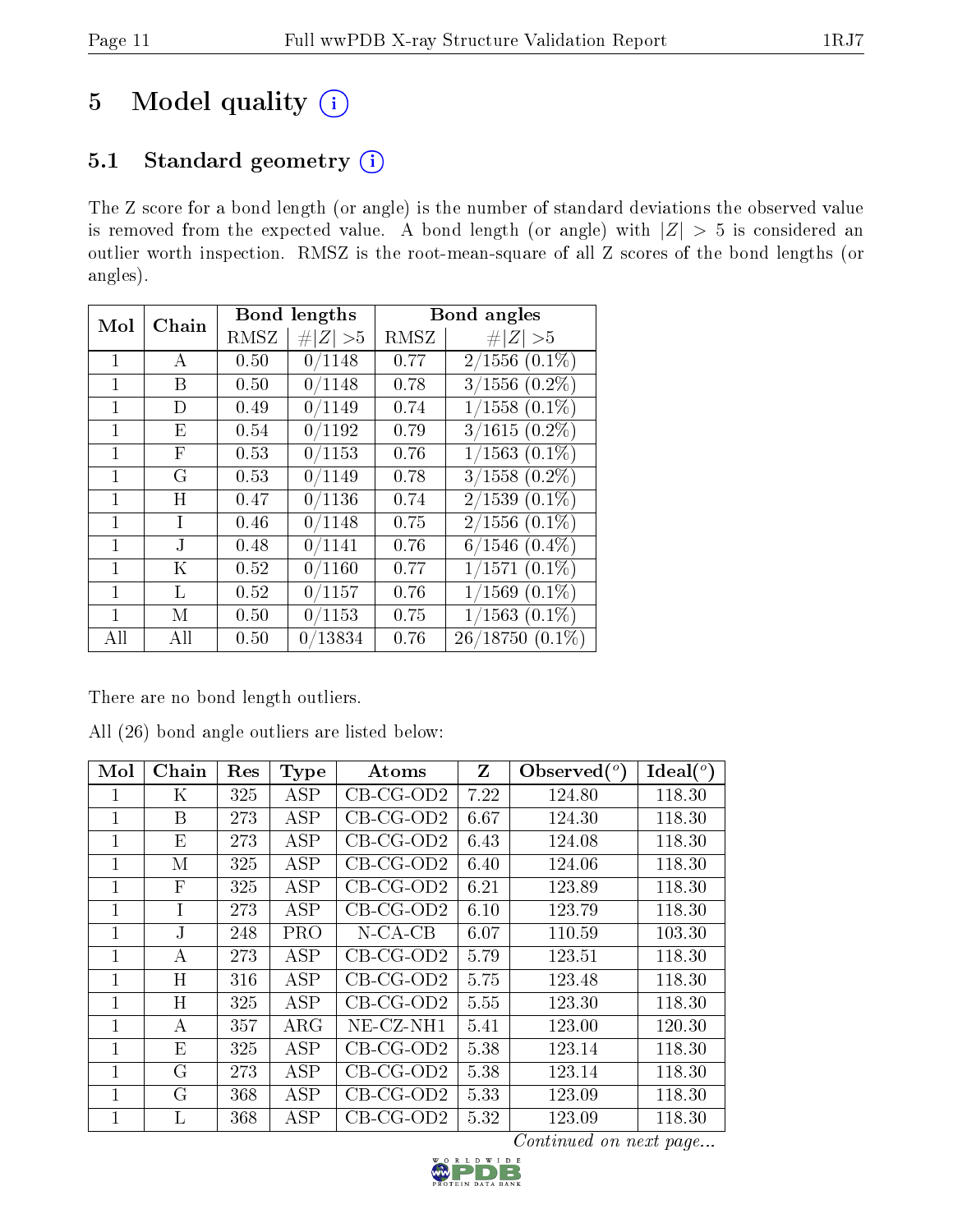|--|--|--|

| Mol | Chain           | Res | <b>Type</b> | Atoms       | Z    | Observed $(°)$ | Ideal $(°)$ |
|-----|-----------------|-----|-------------|-------------|------|----------------|-------------|
|     |                 | 368 | <b>ASP</b>  | $CB-CG-OD2$ | 5.28 | 123.05         | 118.30      |
| 1   | $J_{\parallel}$ | 325 | ASP         | $CB-CG-OD2$ | 5.27 | 123.04         | 118.30      |
| 1   | G               | 325 | ASP         | $CB-CG-OD2$ | 5.26 | 123.04         | 118.30      |
| 1   | $\rm J$         | 316 | ASP         | $CB-CG-OD2$ | 5.26 | 123.04         | 118.30      |
| 1   | Ε               | 368 | ASP         | $CB-CG-OD2$ | 5.22 | 123.00         | 118.30      |
| 1   | $\mathbf{J}$    | 298 | ASP         | $CB-CG-OD2$ | 5.20 | 122.98         | 118.30      |
| 1   | В               | 298 | ASP         | $CB-CG-OD2$ | 5.20 | 122.98         | 118.30      |
| 1   | В               | 325 | ASP         | $CB-CG-OD2$ | 5.19 | 122.97         | 118.30      |
| 1   | J.              | 368 | ASP         | $CB-CG-OD2$ | 5.13 | 122.92         | 118.30      |
| 1   | $\mathbf{J}$    | 265 | ASP         | $CB-CG-OD2$ | 5.09 | 122.88         | 118.30      |
|     | D               | 316 | ASP         | $CB-CG-OD2$ | 5.07 | 122.86         | 118.30      |

There are no chirality outliers.

There are no planarity outliers.

#### 5.2 Too-close contacts  $(i)$

In the following table, the Non-H and H(model) columns list the number of non-hydrogen atoms and hydrogen atoms in the chain respectively. The H(added) column lists the number of hydrogen atoms added and optimized by MolProbity. The Clashes column lists the number of clashes within the asymmetric unit, whereas Symm-Clashes lists symmetry related clashes.

| Mol            | Chain                   |      | Non-H   $H(model)$   $H(added)$ |                | <b>Clashes</b> | <b>Symm-Clashes</b> |
|----------------|-------------------------|------|---------------------------------|----------------|----------------|---------------------|
| 1              | А                       | 1124 | $\theta$                        | 1118           | 23             | 0                   |
| 1              | $\boldsymbol{B}$        | 1124 | $\overline{0}$                  | 1118           | 17             | $\overline{0}$      |
| 1              | $\mathbf D$             | 1125 | $\overline{0}$                  | 1119           | 14             | $\boldsymbol{0}$    |
| $\mathbf 1$    | E                       | 1168 | $\overline{0}$                  | 1160           | 19             | $\overline{0}$      |
| $\mathbf{1}$   | $\overline{F}$          | 1129 | $\overline{0}$                  | 1125           | 16             | $\overline{0}$      |
| $\mathbf 1$    | $\overline{\mathrm{G}}$ | 1125 | $\overline{0}$                  | 1119           | 26             | $\overline{0}$      |
| 1              | H                       | 1113 | $\overline{0}$                  | 1107           | 14             | $\overline{0}$      |
| 1              | I                       | 1124 | $\overline{0}$                  | 1120           | 13             | $\overline{0}$      |
| 1              | ${\bf J}$               | 1118 | $\boldsymbol{0}$                | 1112           | 16             | $\boldsymbol{0}$    |
| 1              | $\mathbf K$             | 1136 | $\boldsymbol{0}$                | 1130           | 14             | $\boldsymbol{0}$    |
| $\overline{1}$ | L                       | 1133 | $\boldsymbol{0}$                | 1125           | 16             | $\overline{0}$      |
| $\mathbf{1}$   | $\mathbf{M}$            | 1129 | $\overline{0}$                  | 1125           | 18             | $\boldsymbol{0}$    |
| $\overline{2}$ | А                       | 35   | $\overline{0}$                  | $\overline{0}$ | $\mathbf{1}$   | $\boldsymbol{0}$    |
| $\overline{2}$ | $\boldsymbol{B}$        | 17   | $\overline{0}$                  | $\overline{0}$ | $\overline{4}$ | $\boldsymbol{0}$    |
| $\overline{2}$ | $\mathbf D$             | 19   | $\overline{0}$                  | $\overline{0}$ | $\mathbf{1}$   | $\overline{0}$      |
| $\overline{2}$ | E                       | 37   | $\theta$                        | $\overline{0}$ | $\overline{2}$ | $\overline{0}$      |
| $\overline{2}$ | ${\bf F}$               | 41   | $\overline{0}$                  | $\overline{0}$ | $\overline{2}$ | $\boldsymbol{0}$    |
| $\overline{2}$ | Ġ                       | 43   | $\overline{0}$                  | $\overline{0}$ | $\,6$          | $\overline{0}$      |

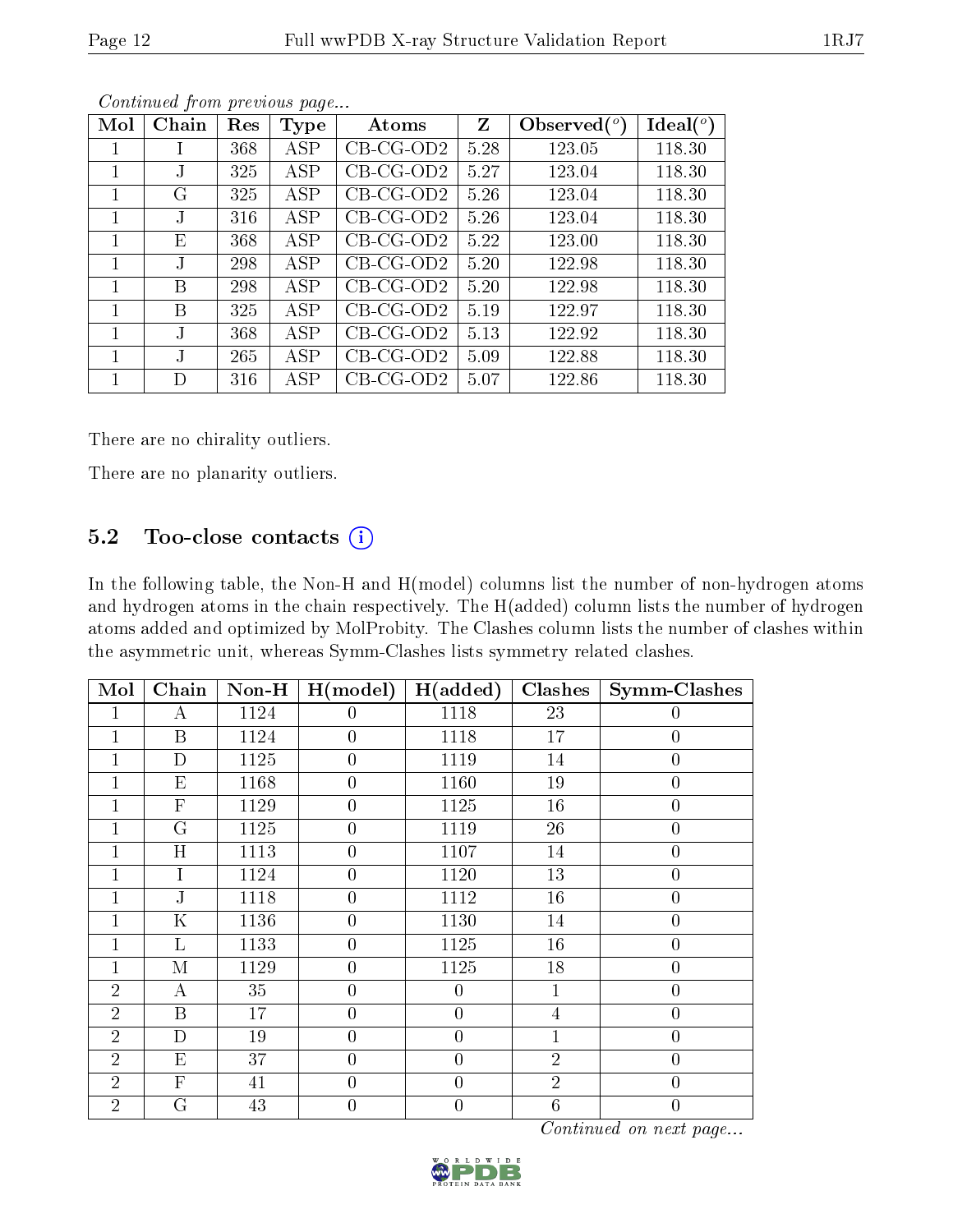| Mol |   |       | Chain   Non-H   $H (model)$ | $\mid$ H(added) $\mid$ |     | Clashes   Symm-Clashes |
|-----|---|-------|-----------------------------|------------------------|-----|------------------------|
| ച   | Η | 22    |                             |                        |     |                        |
|     |   | 22    |                             |                        |     |                        |
|     |   | 19    |                             |                        |     |                        |
|     |   | 32    |                             |                        |     |                        |
|     |   | 29    |                             |                        |     |                        |
|     |   | 23    |                             |                        |     |                        |
|     |   | 13887 |                             | 13478                  | 184 |                        |

The all-atom clashscore is defined as the number of clashes found per 1000 atoms (including hydrogen atoms). The all-atom clashscore for this structure is 7.

All (184) close contacts within the same asymmetric unit are listed below, sorted by their clash magnitude.

| Atom-1                         | Atom-2                                  | Interatomic       | Clash         |
|--------------------------------|-----------------------------------------|-------------------|---------------|
|                                |                                         | distance $(\AA)$  | overlap $(A)$ |
| 1:G:334:ARG:NH2                | 2:G:392:HOH:O                           | 2.00              | 0.94          |
| 1:G:297:VAL:HB                 | 2:G:426:HOH:O                           | 1.69              | 0.92          |
| 1:F:260:ILE:HD12               | $1:$ F:373:MET:HG3                      | 1.61              | 0.83          |
| 1:F:247:GLN:N                  | 2:F:426:HOH:O                           | 2.15              | 0.80          |
| 1:E:242:GLY:HAZ                | 2:E:422:HOH:O                           | 1.84              | 0.76          |
| 1: H: 256: GLN: HG3            | $1:$ H $:275:$ SER $:$ HB $2$           | 1.67              | 0.75          |
| 1:E:314:PHE:O                  | 1: E: 315: THR: OG1                     | 2.05              | 0.74          |
| 1:A:314:PHE:HB2                | 1:E:314:PHE:CD1                         | 2.23              | 0.73          |
| $1:$ F:312:ILE:HG13            | 1:F:369:ILE:HG22                        | 1.72              | 0.72          |
| 1:A:334:ARG:HH12               | 1:B:334:ARG:HE                          | 1.38              | 0.70          |
| 1:H:312:ILE:HD12               | 1:H:336:ILE:HB                          | 1.75              | 0.68          |
| 1:K:337:GLU:HB3                | 1:K:340:LYS:HE3                         | 1.76              | 0.68          |
| $1:$ F:247:GLN:N               | 2:F:427:HOH:O                           | 2.26              | 0.68          |
| 1:G:254:GLN:NE2                | 1:G:375:LYS:HG2                         | 2.09              | 0.67          |
| 1:G:364:MET:SD                 | 1:G:371:ILE:HD11                        | 2.37              | 0.66          |
| 1: L: 276: ARG: HD2            | 2:L:405:HOH:O                           | 1.97              | 0.65          |
| 1:A:277:ILE:HG13               | 1:A:278:THR:H                           | $\overline{1.62}$ | 0.65          |
| $1:B:365:\overline{VAL}:HG13$  | 2:B:7:HOH:O                             | 1.97              | 0.65          |
| 1: A:312: ILE: HD12            | 1: A: 336: ILE: HB                      | 1.78              | 0.65          |
| 1: D: 260: ILE: HD12           | 1: D: 373: MET:HG3                      | 1.78              | 0.64          |
| 1:L:277:ILE:HG23               | 1:L:278:THR:H                           | 1.63              | 0.63          |
| 1:E:389:PRO:O                  | $1: E: 390: \overline{\mathrm{ALA:CB}}$ | 2.46              | 0.62          |
| 1:L:256:GLN:NE2                | 2:L:407:HOH:O                           | 2.33              | 0.62          |
| 1:K:247:GLN:HB3                | 1:K:248:PRO:HD3                         | 1.82              | 0.61          |
| $1:$ H $:315:$ THR $:$ H $G22$ | 1: H:317: PHE:HB3                       | 1.83              | 0.61          |
| 1: D: 355: LYS: HE2            | 2:D:120:HOH:O                           | 2.02              | 0.60          |
| 1: A:314: PHE:CD1              | 1:E:314:PHE:HB3                         | 2.36              | 0.59          |

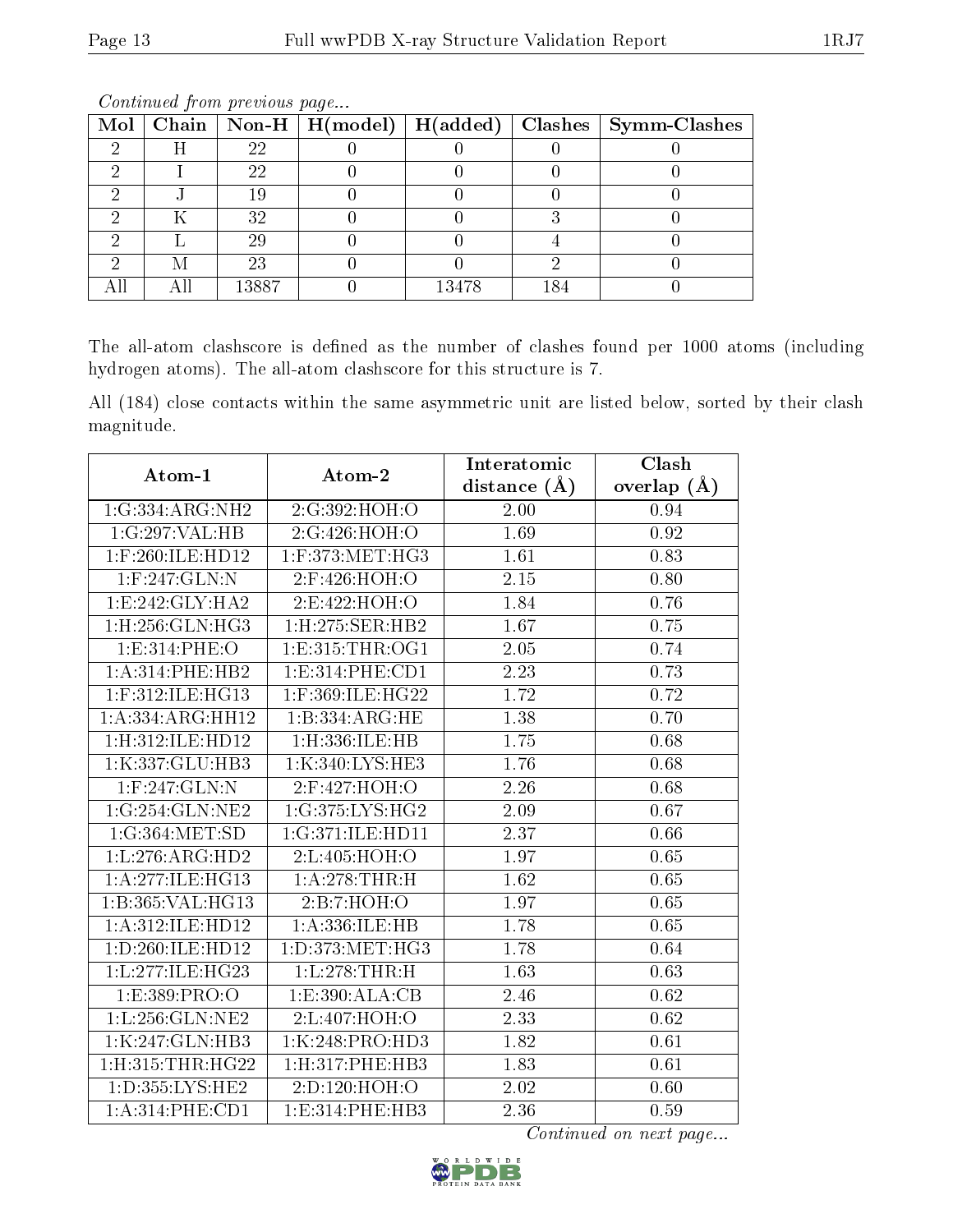| Continuea from previous page   |                                | Interatomic    | Clash         |
|--------------------------------|--------------------------------|----------------|---------------|
| Atom-1                         | Atom-2                         | distance $(A)$ | overlap $(A)$ |
| 1:F:337:GLU:HB2                | 1:F:340:LYS:HE2                | 1.84           | 0.59          |
| 1:K:312:ILE:CG2                | 1:K:315:THR:HG23               | 2.33           | 0.59          |
| 1: L:312: ILE: O               | 1: L: 338: THR:O               | 2.21           | 0.59          |
| 1:M:254:GLN:NE2                | 1: M: 277: ILE: HD11           | 2.19           | 0.58          |
| 1:B:256:GLN:HG3                | 1:B:275:SER:HB2                | 1.86           | 0.57          |
| $1:$ F:312:ILE:CG1             | $1:$ F:369:ILE:HG22            | 2.34           | 0.57          |
| 1:J:340:LYS:HE3                | 1:J:342:ASN:HD21               | 1.68           | 0.57          |
| 1:E:312:ILE:HD12               | 1:E:336:ILE:HB                 | 1.87           | 0.57          |
| 1: M:312: ILE: HD11            | 1:M:336:ILE:HB                 | 1.86           | 0.57          |
| 1: A: 334: ARG: NH1            | 1: B: 334: ARG: HE             | 2.03           | 0.57          |
| 1:E:266:LEU:HD11               | 1:E:271:LEU:HD23               | 1.86           | 0.56          |
| 1: M:260: ILE: HD12            | 1: M:373:MET:HG3               | 1.88           | 0.55          |
| 1: M:260: ILE: HD12            | 1: M: 373: MET: CG             | 2.37           | 0.55          |
| 1: H: 252: HIS: HD2            | 1:H:277:ILE:HD11               | 1.71           | 0.55          |
| 1:B:312:ILE:HD12               | 1:B:336:ILE:HB                 | 1.89           | 0.55          |
| $\overline{1:D}$ :315:THR:HG21 | 1: D: 367: ALA: HB1            | 1.88           | 0.54          |
| 1:G:312:ILE:O                  | 1:G:312:ILE:HG13               | 2.07           | 0.54          |
| 1: M:312: ILE: HG23            | 1:M:369:ILE:HG12               | 1.89           | 0.54          |
| 1:H:254:GLN:HG3                | 1:H:277:ILE:HD11               | 1.90           | 0.54          |
| 1:1:302:PHE:HD1                | 1:1:351:VAL:HG22               | 1.73           | 0.54          |
| 1:M:312:ILE:CD1                | 1:M:336:ILE:HB                 | 2.37           | 0.54          |
| 1: D: 357: ARG: HH11           | 1: D: 357: ARG: CG             | 2.21           | 0.53          |
| 1:B:365:VAL:CG1                | 2:B:7:HOH:O                    | 2.54           | 0.53          |
| 1: A:314:PHE:CB                | 1: E: 314: PHE: CD1            | 2.90           | 0.53          |
| 1:I:260:ILE:HD13               | 1:I:266:LEU:HD21               | 1.90           | 0.53          |
| 1:G:254:GLN:NE2                | 1:G:277:ILE:CD1                | 2.72           | 0.53          |
| 1:B:282:LYS:HA                 | 2:B:125:HOH:O                  | 2.08           | 0.53          |
| 1:K:312:ILE:CD1                | 1:K:336:ILE:HB                 | 2.39           | 0.53          |
| 1: A: 335: SER: HB2            | 1:D:344:ASN:HD21               | 1.73           | 0.53          |
| 1:K:312:ILE:HD12               | 1:K:336:ILE:HB                 | 1.90           | 0.53          |
| 1: H: 276: ARG: HH11           | $1:$ H $:286:$ LEU $:$ HD $23$ | 1.74           | 0.52          |
| 1:J:317:PHE:CE1                | 1:J:319:SER:HB2                | 2.43           | 0.52          |
| 1: D: 357: ARG: HG3            | 1: D: 357: ARG: NH1            | 2.23           | 0.52          |
| 1:G:389:PRO:O                  | 1:G:390:ALA:CB                 | 2.58           | 0.52          |
| 1:E:389:PRO:O                  | 1:E:390:ALA:HB2                | 2.11           | 0.51          |
| 1: A:304:TYR:OH                | 1:B:351:VAL:HG23               | 2.11           | 0.51          |
| 1:B:389:PRO:O                  | 1:B:390:ALA:HB3                | 2.10           | 0.51          |
| 1:K:337:GLU:HB3                | 1:K:340:LYS:CE                 | 2.41           | 0.51          |
| 1: A:313:ASN:O                 | 1: A:314: PHE:CD1              | 2.63           | 0.51          |
| 1:G:247:GLN:N                  | 2:G:422:HOH:O                  | 2.44           | 0.51          |
| 1:A:331:GLN:HB3                | 1: D: 377: THR: HG22           | 1.93           | 0.50          |

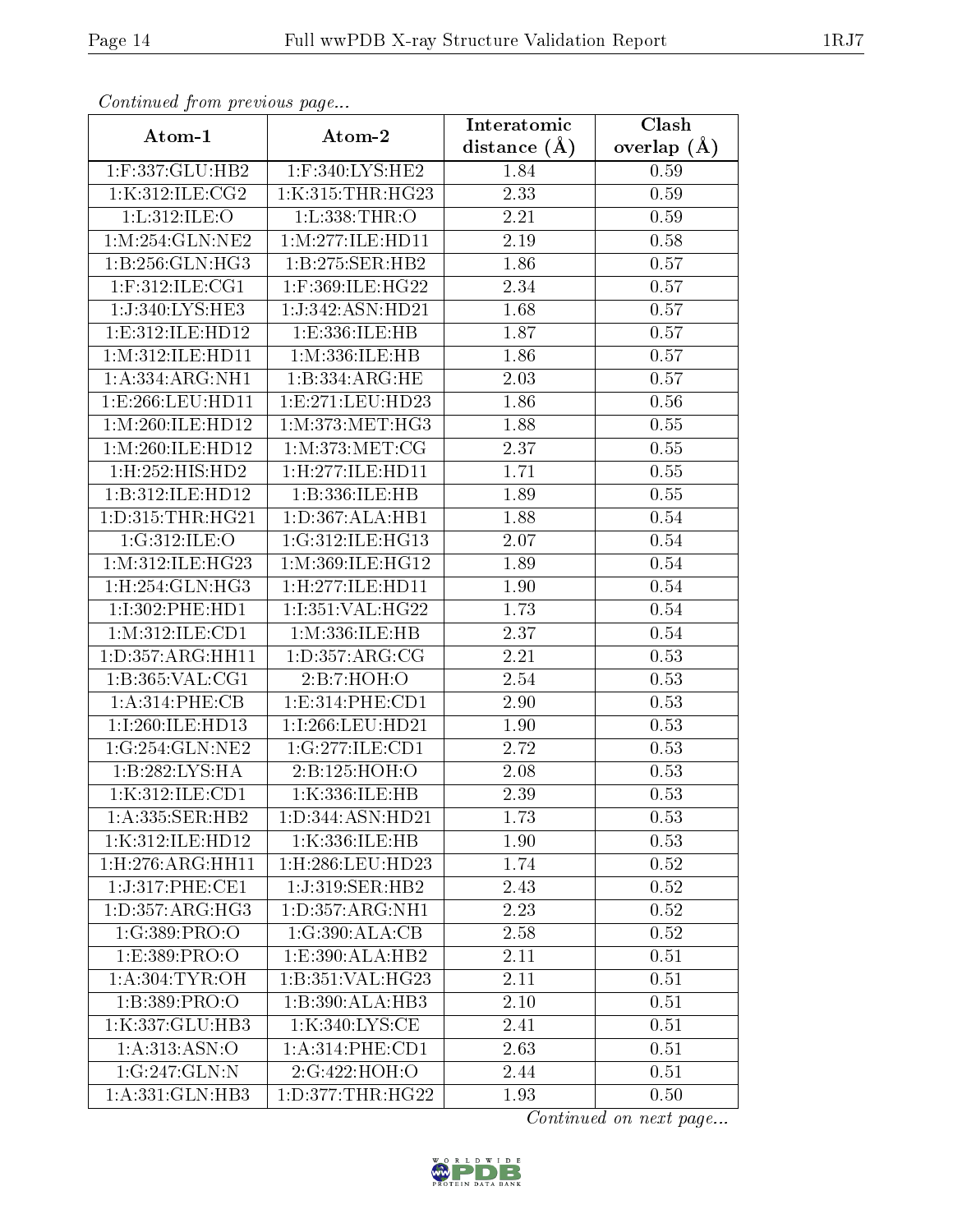| Continuea from previous page |                       | Interatomic       | Clash           |
|------------------------------|-----------------------|-------------------|-----------------|
| Atom-1                       | Atom-2                | distance $(A)$    | overlap $(\AA)$ |
| 1:G:251:VAL:HG11             | 1:G:293:LEU:HD21      | 1.93              | 0.50            |
| 1:I:364:MET:SD               | 1:I:371:ILE:HD11      | 2.52              | 0.50            |
| 1: M:248: PRO:HD2            | 2:M:169:HOH:O         | 2.09              | 0.50            |
| 1:M:254:GLN:NE2              | 1:M:375:LYS:O         | 2.44              | 0.50            |
| 1:A:314:PHE:CE1              | 1:E:314:PHE:O         | 2.65              | 0.50            |
| 1:E:334:ARG:HH12             | $1:$ F:334:ARG:NH $1$ | 2.09              | 0.50            |
| 1: L: 356: ALA:O             | 1:L:357:ARG:HB2       | 2.12              | 0.50            |
| 1:I:312:ILE:HD12             | 1:I:336:ILE:HB        | $\overline{1.94}$ | 0.49            |
| 1:M:364:MET:CE               | 1: M:371: ILE: HDI1   | 2.42              | 0.49            |
| 1:1:250:VAL:HG11             | 1:J:351:VAL:HG11      | 1.95              | 0.49            |
| 1:J:249:ALA:CB               | 1:J:283:VAL:HG21      | 2.42              | 0.49            |
| 1:A:357:ARG:CG               | 1: A: 357: ARG: HH11  | 2.24              | 0.49            |
| 1: D: 357: ARG: HG3          | 1:D:357:ARG:HH11      | 1.76              | 0.49            |
| 1:G:247:GLN:N                | 1:G:248:PRO:CD        | 2.76              | 0.49            |
| 1:L:390:ALA:HA               | 2:L:403:HOH:O         | 2.13              | 0.49            |
| 1:J:260:ILE:HD12             | 1:J:373:MET:HG3       | 1.95              | 0.48            |
| 1:M:357:ARG:HH11             | 1:M:357:ARG:HG3       | 1.78              | 0.48            |
| 1: M: 357: ARG: NH1          | 1: M: 357: ARG: HG3   | 2.28              | 0.48            |
| 1:L:250:VAL:HG11             | 1: M:351: VAL:HG21    | 1.96              | 0.48            |
| 1:A:366:HIS:ND1              | 1: A:366: HIS:C       | 2.67              | 0.48            |
| 1:A:314:PHE:HB2              | 1:E:314:PHE:CG        | 2.49              | 0.48            |
| 1:J:302:PHE:HD1              | 1:J:351:VAL:HG22      | 1.79              | 0.48            |
| $1:$ F:313:ASN:HB3           | $1:$ F:314:PHE:CD2    | 2.48              | 0.48            |
| 1:H:312:ILE:CD1              | 1:H:336:ILE:HB        | 2.44              | 0.47            |
| 1:B:317:PHE:CE1              | 1:B:319:SER:HB2       | 2.49              | 0.47            |
| 1:A:267:SER:HA               | 2:A:60:HOH:O          | 2.14              | 0.47            |
| 1:G:334:ARG:HH11             | 1:G:334:ARG:HG3       | $\overline{1.79}$ | 0.47            |
| 1:L:375:LYS:HG2              | 2:L:408:HOH:O         | 2.14              | 0.47            |
| 1: D: 317: PHE: HE1          | 1: D: 333: THR: HB    | 1.80              | 0.47            |
| 1: H: 356: ALA: O            | 1: H: 357: ARG: HB2   | 2.14              | 0.47            |
| 1:L:289:ARG:HH11             | 1:L:289:ARG:HB3       | 1.80              | 0.47            |
| 1: E: 356: ALA: O            | 1:E:357:ARG:HB2       | 2.15              | 0.47            |
| 1:K:315:THR:HB               | 2:K:410:HOH:O         | 2.15              | 0.47            |
| 1:J:337:GLU:HB3              | 1:J:340:LYS:HE2       | 1.97              | 0.47            |
| 1: D: 276: ARG: HG3          | 1:D:276:ARG:O         | 2.15              | 0.47            |
| 1:J:332:CYS:SG               | 1:J:346:CYS:HB3       | 2.54              | 0.47            |
| 1: M: 357: ARG: HH11         | 1: M: 357: ARG: CG    | 2.28              | 0.47            |
| 1:B:357:ARG:HH11             | 1:B:357:ARG:CG        | 2.28              | 0.47            |
| 1: L: 256: GLN: HG2          | 1: L: 275: SER: HB2   | 1.96              | 0.47            |
| 1:H:315:THR:O                | 1:H:316:ASP:HB2       | 2.15              | 0.46            |
| 1:I:315:THR:O                | 1:I:338:THR:HG22      | 2.15              | 0.46            |

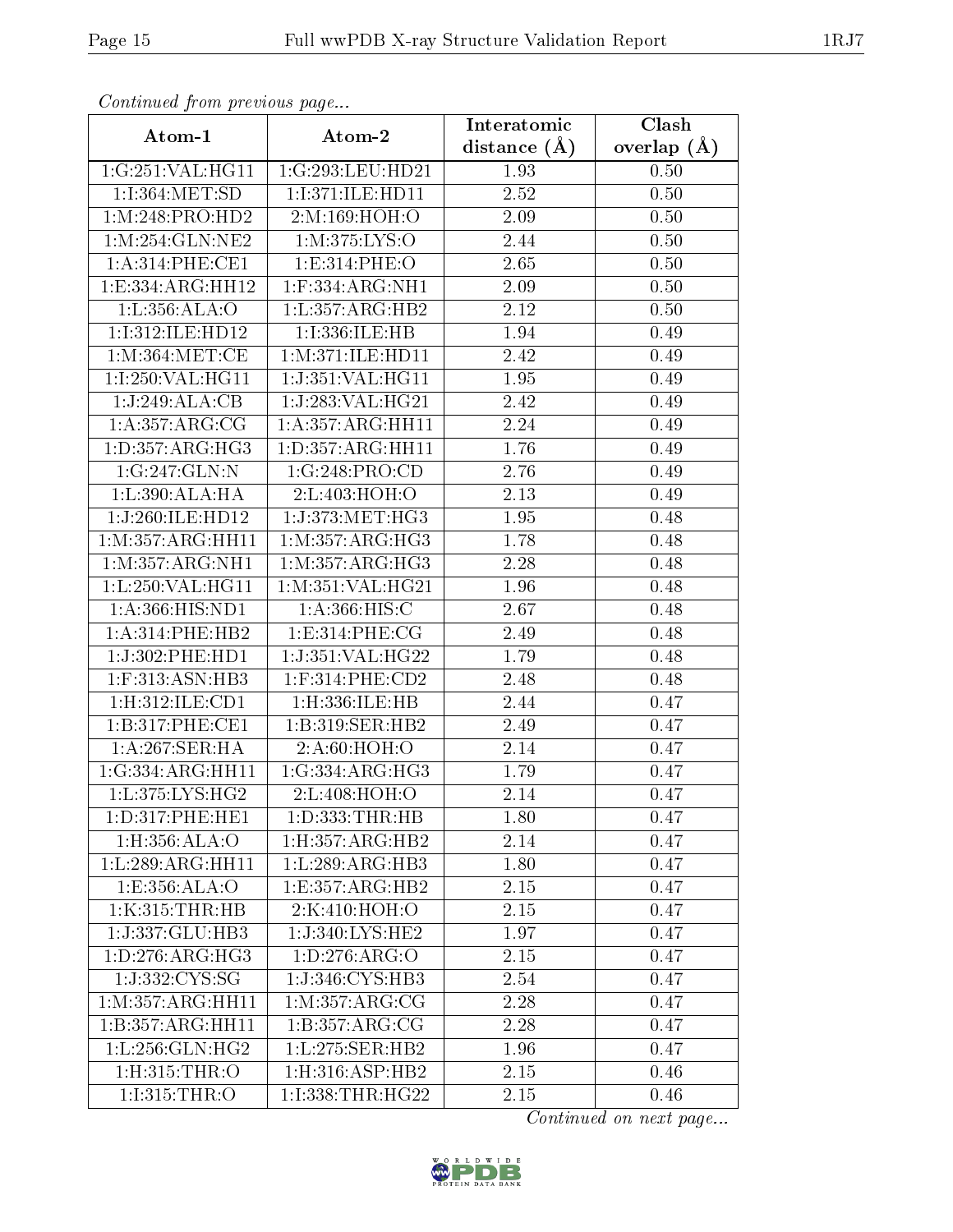| Continuea from previous page |                               | Interatomic       | Clash           |
|------------------------------|-------------------------------|-------------------|-----------------|
| Atom-1                       | Atom-2                        | distance $(A)$    | overlap $(\AA)$ |
| 1:B:254:GLN:HG3              | 1:B:277:ILE:HD11              | 1.98              | 0.46            |
| $1:$ F:356:ALA:O             | $1:$ F:357:ARG:HB2            | 2.15              | 0.46            |
| 1:G:254:GLN:NE2              | 1:G:277:ILE:HD11              | 2.30              | 0.46            |
| 1:I:312:ILE:CD1              | 1:I:336:ILE:HB                | 2.46              | 0.46            |
| 1:E:334:ARG:HH12             | $1:$ F:334:ARG:CZ             | 2.28              | 0.46            |
| 1:D:332:CYS:SG               | 1:D:346:CYS:HB3               | 2.56              | 0.46            |
| $1:1:319:$ SER:OG            | 1:I:333:THR:HG22              | 2.14              | 0.46            |
| 1:A:326:GLU:OE1              | 1:G:376:HIS:NE2               | 2.47              | 0.46            |
| 1: D: 317: PHE: CE1          | 1: D: 333: THR: HB            | 2.51              | 0.46            |
| 1:H:256:GLN:CG               | $1:$ H $:275:$ SER $:$ HB $2$ | 2.42              | 0.46            |
| 1:J:297:VAL:HG12             | 1:J:298:ASP:O                 | 2.16              | 0.46            |
| 1: M:258: SER: HB2           | 2:M:141:HOH:O                 | 2.15              | 0.46            |
| 1:K:316:ASP:C                | 1:K:316:ASP:OD1               | 2.55              | 0.45            |
| 1: D: 252: HIS: O            | 1:D:277:ILE:HG22              | 2.16              | 0.45            |
| 1:K:369:ILE:HD12             | 2:K:411:HOH:O                 | 2.17              | 0.45            |
| 1:G:368:ASP:HB2              | 2:G:413:HOH:O                 | 2.16              | 0.45            |
| 1:J:283:VAL:HG23             | 1:J:284:PHE:CD2               | 2.52              | 0.45            |
| 1:L:334:ARG:HH12             | 1: M: 334: ARG: CZ            | 2.30              | 0.45            |
| 1:G:260:ILE:HD12             | 1:G:373:MET:HG3               | $\overline{1}.98$ | 0.45            |
| 1:L:342:ASN:HD22             | 1:L:342:ASN:HA                | 1.59              | 0.45            |
| 1:E:340:LYS:HG3              | 2:E:392:HOH:O                 | 2.17              | 0.44            |
| 1:H:334:ARG:HH12             | 1:1:334:ARG:CZ                | 2.30              | 0.44            |
| 1:J:280:ASN:HB3              | 1:J:283:VAL:HG22              | 1.98              | 0.44            |
| 1:B:261:GLN:HB3              | 2:B:3:HOH:O                   | 2.16              | 0.44            |
| 1:G:247:GLN:N                | 1:G:248:PRO:HD2               | 2.33              | 0.44            |
| 1:H:357:ARG:HH11             | 1: H: 357: ARG: HG3           | 1.82              | 0.44            |
| 1:J:280:ASN:HA               | 1:J:281:PRO:HD3               | 1.85              | 0.44            |
| 1: L: 250: VAL: HB           | 1: M:351: VAL:HGI1            | 1.99              | 0.44            |
| 1: D: 252: HIS: O            | 1:D:277:ILE:CG2               | 2.66              | 0.44            |
| 1:G:276:ARG:HG2              | 2:G:408:HOH:O                 | 2.18              | 0.44            |
| 1:J:312:ILE:HD11             | 1:J:336:ILE:O                 | 2.18              | 0.44            |
| 1:G:315:THR:O                | 1:G:315:THR:HG23              | 2.17              | 0.43            |
| 1:K:334:ARG:HH12             | 1: L: 334: ARG: CZ            | 2.32              | 0.43            |
| 1: A:312: ILE: HD11          | 1:A:318:ALA:HB2               | 2.00              | 0.43            |
| 1:B:312:ILE:HG22             | 1:B:315:THR:O                 | 2.18              | 0.43            |
| 1:B:389:PRO:O                | 1:B:390:ALA:CB                | 2.66              | 0.43            |
| 1: A:315:THR:O               | 1: A:316: ASP:OD1             | 2.37              | 0.43            |
| 1:E:319:SER:O                | 1:E:365:VAL:HG22              | 2.19              | 0.43            |
| 1:G:319:SER:O                | 1:G:365:VAL:HG22              | 2.19              | 0.43            |
| 1:I:280:ASN:HA               | 1:I:281:PRO:HD3               | 1.88              | 0.43            |
| 1:G:313:ASN:HB3              | 1:G:368:ASP:HB3               | 2.01              | 0.42            |

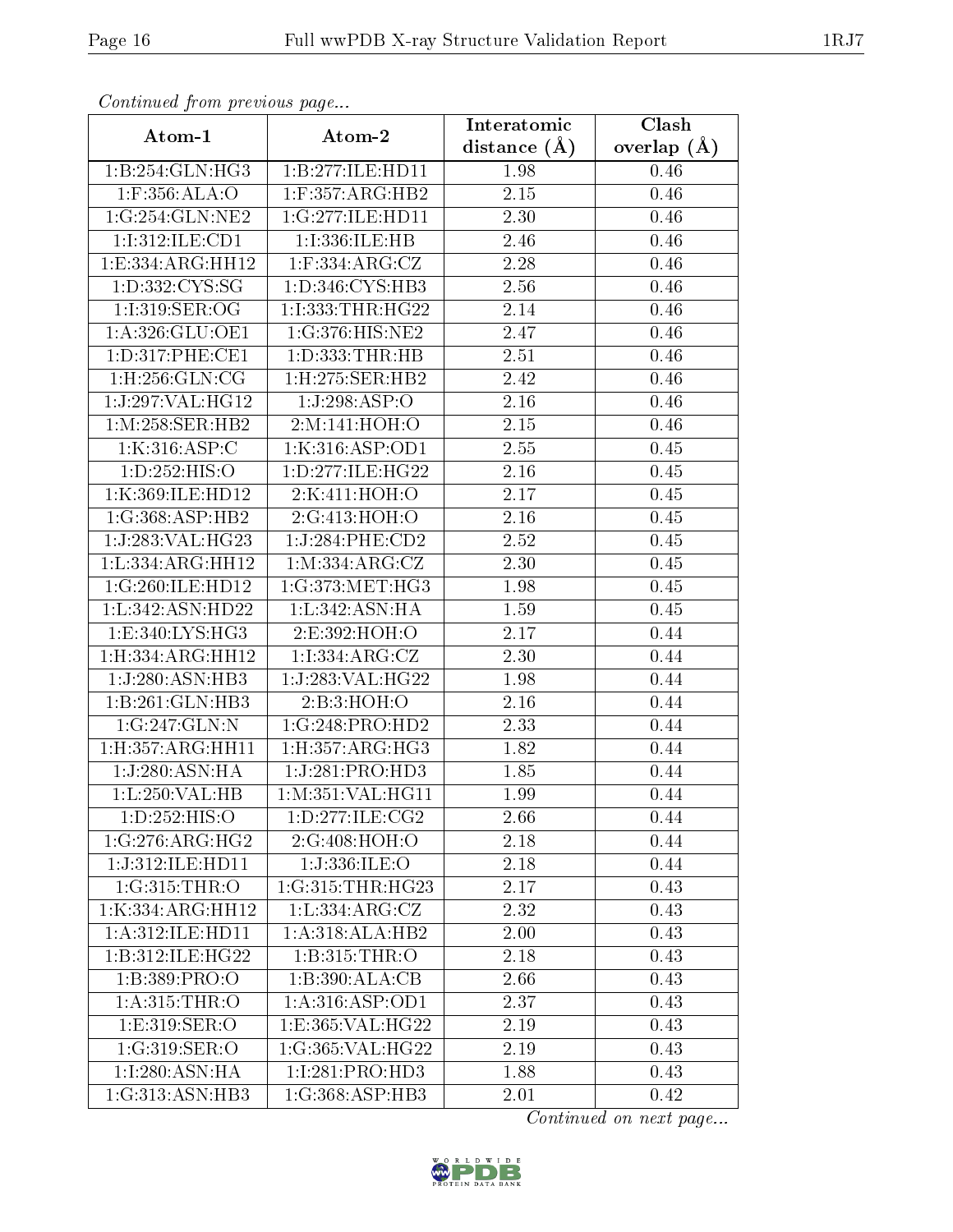| contentava promo provisão pago   |                     | Interatomic       | Clash           |
|----------------------------------|---------------------|-------------------|-----------------|
| Atom-1                           | Atom-2              | distance $(\AA)$  | overlap $(\AA)$ |
| 1:F:366:HIS:O                    | 1:F:366:HIS:CD2     | 2.72              | 0.42            |
| 1:J:306:GLN:O                    | 1:J:378:THR:HA      | 2.19              | 0.42            |
| 1:G:306:GLN:O                    | 1:G:378:THR:HA      | 2.20              | 0.42            |
| 1:K:337:GLU:HB2                  | 1:K:342:ASN:ND2     | 2.34              | 0.42            |
| 1:A:389:PRO:O                    | 1:A:390:ALA:HB3     | 2.19              | 0.42            |
| 1: E: 250: VAL:HGI1              | 1:F:351:VAL:HG21    | 2.02              | 0.42            |
| 1:J:389:PRO:O                    | 1:J:390:ALA:CB      | 2.67              | 0.42            |
| 1:B:329:PHE:CD2                  | 1:B:330:LEU:HG      | 2.55              | 0.42            |
| 1:I:316:ASP:HB2                  | 1:1:336:1LE:O       | 2.20              | 0.42            |
| 1:K:297:VAL:HG12                 | 1:K:298:ASP:O       | 2.19              | 0.42            |
| 1:L:315:THR:O                    | 1:L:338:THR:HG22    | 2.20              | 0.42            |
| 1: M:247: GLN:OE1                | 1: M:247: GLN: HA   | $\overline{2.19}$ | 0.42            |
| 1: A: 357: ARG: NH1              | 1: A: 357: ARG: CG  | 2.83              | 0.41            |
| 1:E:312:ILE:HD11                 | 1:E:336:ILE:HD12    | $\overline{2}.02$ | 0.41            |
| 1:M:254:GLN:HB2                  | 1: M: 375: LYS: O   | 2.20              | 0.41            |
| 1:G:312:ILE:O                    | 1:G:338:THR:O       | 2.38              | 0.41            |
| $1:$ F:312:ILE:HG13              | $1:$ F:369:ILE:CG2  | 2.47              | 0.41            |
| 1:I:356:ALA:O                    | 1:1:357:ARG:HB2     | 2.21              | 0.41            |
| 1:K:277:ILE:HG13                 | 1:K:278:THR:N       | 2.34              | 0.41            |
| 1:F:319:SER:O                    | 1:F:365:VAL:HG22    | 2.21              | 0.41            |
| 1:B:304:TYR:CZ                   | 1:B:381:GLY:HA3     | 2.55              | 0.41            |
| 1:G:368:ASP:CB                   | 2:G:413:HOH:O       | 2.68              | 0.41            |
| 1: L:311: TYR:HB3                | 1: L:370: SER: HB2  | 2.02              | 0.41            |
| 1:J:277:ILE:HG23                 | 1:J:278:THR:O       | 2.20              | 0.41            |
| $1:$ F:276:ARG:HG2               | $1:$ F:276:ARG:H    | 1.76              | 0.41            |
| 1: A:280: ASN: HA                | 1:A:281:PRO:HD3     | 1.90              | 0.41            |
| 1:K:359:LYS:HE3                  | 2:K:414:HOH:O       | 2.21              | 0.40            |
| 1:E:335:SER:OG                   | 1:G:342:ASN:HB2     | 2.21              | 0.40            |
| 1:H:297:VAL:HG12                 | 1:H:298:ASP:O       | 2.21              | 0.40            |
| 1: H: 357: ARG: HG3              | 1: H: 357: ARG: NH1 | 2.37              | 0.40            |
| 1:A:266:LEU:HD11                 | 1:A:271:LEU:HD23    | 2.04              | 0.40            |
| 1:G:254:GLN:CD                   | 1:G:277:ILE:HD12    | 2.40              | 0.40            |
| $1:$ F:248:PRO: $\overline{HG2}$ | 1:G:385:LEU:HB3     | 2.02              | 0.40            |
| 1:1:357:ARG:CG                   | 1:I:357:ARG:HH11    | 2.35              | 0.40            |

There are no symmetry-related clashes.

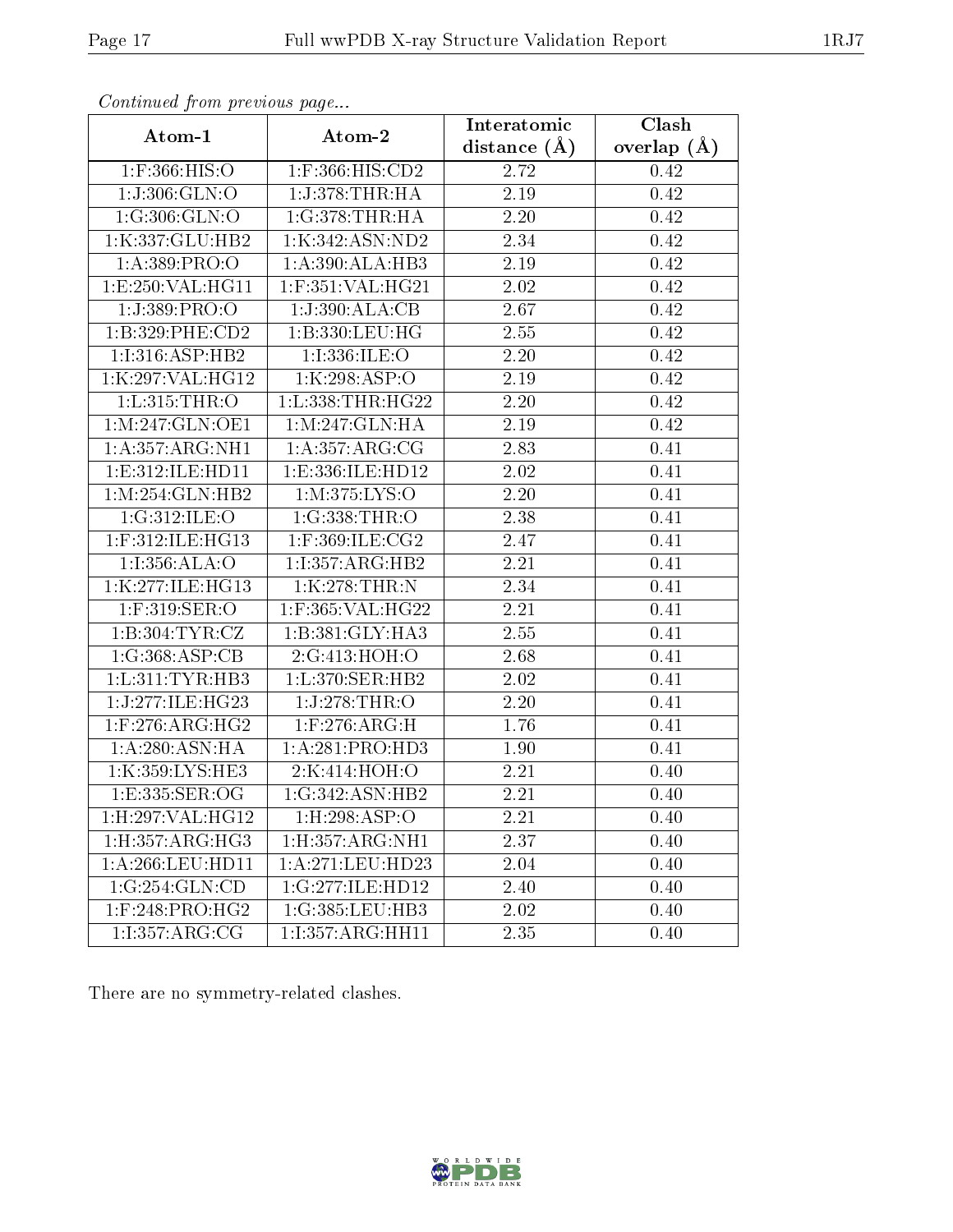### 5.3 Torsion angles  $(i)$

#### 5.3.1 Protein backbone (i)

In the following table, the Percentiles column shows the percent Ramachandran outliers of the chain as a percentile score with respect to all X-ray entries followed by that with respect to entries of similar resolution.

The Analysed column shows the number of residues for which the backbone conformation was analysed, and the total number of residues.

| Mol          | Chain        | Analysed         | Favoured   | <b>Allowed</b> | Outliers |     | Percentiles    |
|--------------|--------------|------------------|------------|----------------|----------|-----|----------------|
| 1            | A            | $142/163$ (87%)  | 132 (93%)  | $9(6\%)$       | $1(1\%)$ | 22  | 26             |
| 1            | B            | $142/163$ (87%)  | 132 (93%)  | 10(7%)         | 0        | 100 | 100            |
| $\mathbf{1}$ | D            | $142/163$ (87\%) | 137 (96%)  | 5(4%)          | $\theta$ | 100 | 100            |
| 1            | Ε            | $147/163$ (90%)  | 138 (94%)  | 6 $(4%)$       | $3(2\%)$ | 7   | $6\phantom{.}$ |
| 1            | $\mathbf{F}$ | $142/163$ (87\%) | 132 (93%)  | 10(7%)         | 0        | 100 | 100            |
| $\mathbf{1}$ | G            | $142/163$ (87%)  | 134 (94%)  | 7(5%)          | $1(1\%)$ | 22  | 26             |
| 1            | H            | $140/163$ (86\%) | 133 (95%)  | 7(5%)          | 0        | 100 | 100            |
| 1            | L            | $141/163$ (86%)  | 136 (96%)  | $5(4\%)$       | $\theta$ | 100 | 100            |
| 1            | J.           | $141/163$ (86%)  | 133 (94%)  | $8(6\%)$       | $\theta$ | 100 | 100            |
| 1            | Κ            | $143/163$ (88%)  | 137 (96%)  | 6 $(4%)$       | $\theta$ | 100 | 100            |
| 1            | L            | $143/163$ (88%)  | 132 (92%)  | 10(7%)         | $1(1\%)$ | 22  | 26             |
| 1            | М            | $142/163$ (87%)  | 137 (96%)  | $5(4\%)$       | $\theta$ | 100 | 100            |
| All          | All          | 1707/1956 (87%)  | 1613 (94%) | 88 (5%)        | $6(0\%)$ | 34  | 42             |

All (6) Ramachandran outliers are listed below:

| Mol | Chain | Res | <b>Type</b>             |
|-----|-------|-----|-------------------------|
|     | F,    | 257 | $\overline{\text{GLY}}$ |
|     | Н,    | 262 | VAL                     |
|     | Н,    | 315 | <b>THR</b>              |
|     | G     | 257 | <b>GLY</b>              |
|     |       | 277 | ILE                     |
|     |       | 277 | H.E                     |

#### 5.3.2 Protein sidechains (i)

In the following table, the Percentiles column shows the percent sidechain outliers of the chain as a percentile score with respect to all X-ray entries followed by that with respect to entries of similar

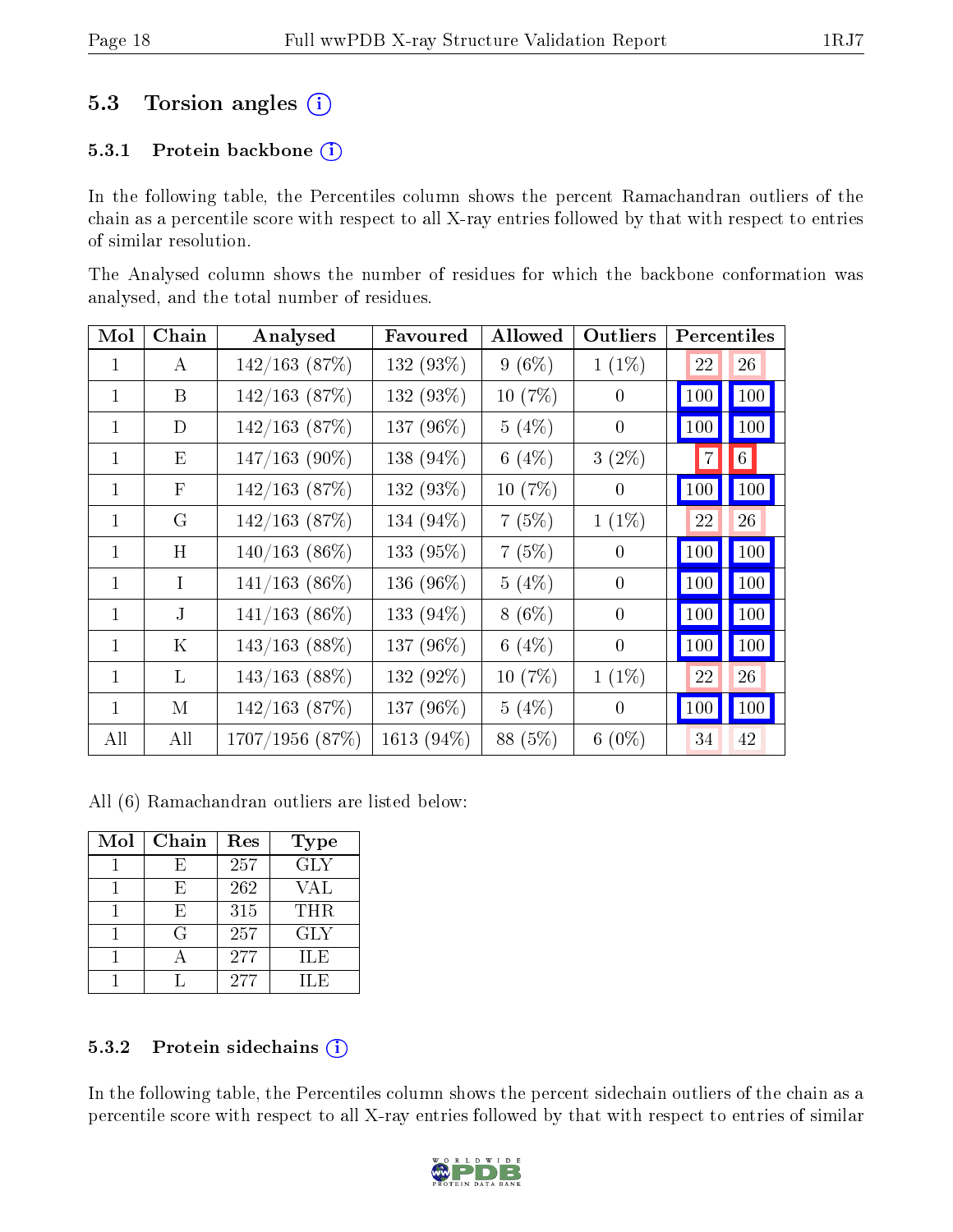resolution.

| Mol          | Chain   | Analysed        | Rotameric  | Outliers | Percentiles |
|--------------|---------|-----------------|------------|----------|-------------|
| 1            | A       | $123/136$ (90%) | 121 (98%)  | $2(2\%)$ | 78<br>62    |
| 1            | B       | $123/136$ (90%) | 118 (96%)  | $5(4\%)$ | 43<br>30    |
| 1            | D       | $123/136$ (90%) | 118 (96%)  | $5(4\%)$ | 43<br>30    |
| 1            | E       | $128/136(94\%)$ | 126 (98%)  | $2(2\%)$ | 78<br>62    |
| 1            | F       | $124/136(91\%)$ | 123 (99%)  | $1(1\%)$ | 91<br>81    |
| 1            | G       | $123/136$ (90%) | 120 (98%)  | $3(2\%)$ | 49<br>66    |
| 1            | H       | $122/136$ (90%) | 118 (97%)  | $4(3\%)$ | 53<br>38    |
| 1            | T       | $124/136(91\%)$ | 123 (99%)  | $1(1\%)$ | 91<br>81    |
| $\mathbf{1}$ | J.      | $122/136$ (90%) | 119 (98%)  | $3(2\%)$ | 65<br>47    |
| $\mathbf{1}$ | $\rm K$ | $125/136$ (92%) | 119 (95%)  | 6(5%)    | 25<br>36    |
| 1            | L       | $124/136(91\%)$ | 121 (98%)  | $3(2\%)$ | 66<br>49    |
| 1            | М       | $124/136(91\%)$ | 119 (96%)  | 5(4%)    | 31<br>44    |
| All          | All     | 1485/1632 (91%) | 1445 (97%) | 40 (3%)  | 61<br>44    |

The Analysed column shows the number of residues for which the sidechain conformation was analysed, and the total number of residues.

All (40) residues with a non-rotameric sidechain are listed below:

| Mol            | Chain                   | $\operatorname{Res}% \left( \mathcal{N}\right) \equiv\operatorname{Res}(\mathcal{N}_{0})\cap\mathcal{N}_{1}$ | Type                |
|----------------|-------------------------|--------------------------------------------------------------------------------------------------------------|---------------------|
| $\mathbf 1$    | А                       | 289                                                                                                          | $\rm{ARG}$          |
| $\mathbf{1}$   | A                       | 314                                                                                                          | PHE                 |
| $\mathbf{1}$   | $\overline{B}$          | 275                                                                                                          | SER                 |
| $\mathbf{1}$   | $\overline{B}$          | 276                                                                                                          | $\rm{ARG}$          |
| $\mathbf 1$    | B                       | 277                                                                                                          | <b>ILE</b>          |
| $\overline{1}$ | $\overline{\mathrm{B}}$ | 334                                                                                                          | $\rm{ARG}$          |
| $\overline{1}$ | B                       | 351                                                                                                          | <b>VAL</b>          |
| $\mathbf{1}$   | $\overline{\rm D}$      | 289                                                                                                          | $\rm{ARG}$          |
| $\mathbf{1}$   | $\overline{D}$          | 313                                                                                                          | <b>ASN</b>          |
| $\mathbf{1}$   | $\mathbf D$             | 340                                                                                                          | <b>LYS</b>          |
| $\mathbf{1}$   | $\overline{\mathrm{D}}$ | 351                                                                                                          | <b>VAL</b>          |
| $\mathbf{1}$   | D                       | 357                                                                                                          | $\rm{ARG}$          |
| $\mathbf{1}$   | $\overline{\mathrm{E}}$ | 289                                                                                                          | $\rm{ARG}$          |
| $\mathbf{1}$   | E                       | 335                                                                                                          | SER                 |
| $\mathbf{1}$   | $\mathbf F$             | 289                                                                                                          | $\rm{ARG}$          |
| $\mathbf{1}$   | $\overline{\mathrm{G}}$ | 334                                                                                                          | $\rm\overline{A}RG$ |
| $\mathbf 1$    | $\overline{G}$          | 351                                                                                                          | <b>VAL</b>          |
| $\mathbf 1$    | G                       | 374                                                                                                          | ${\rm SER}$         |

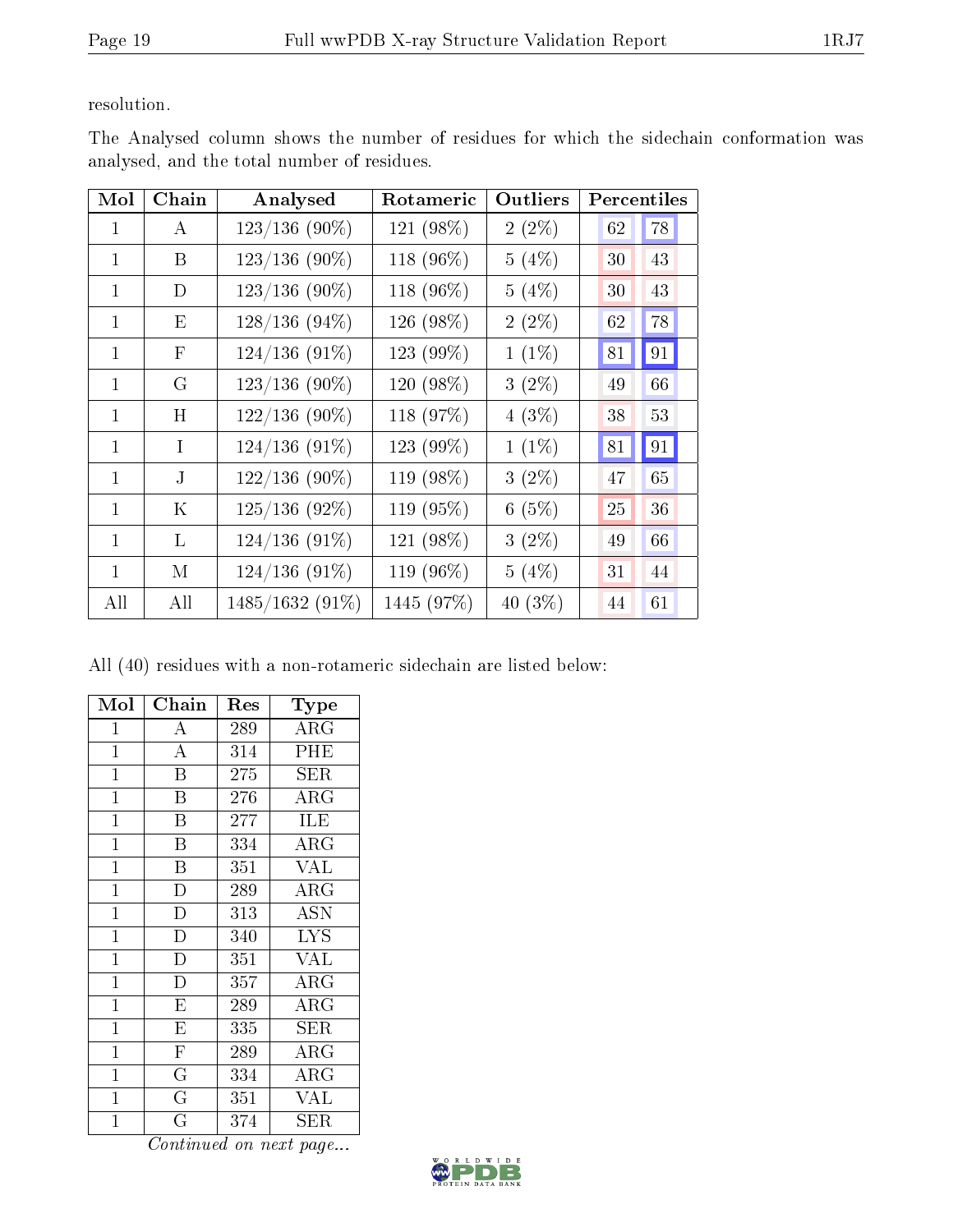| Mol            | Chain                   | Res              | 1 <sup>- 1</sup> - 1<br>Type |
|----------------|-------------------------|------------------|------------------------------|
| $\mathbf 1$    | $H_{\rm}$               | 277              | ILE                          |
| $\mathbf{1}$   | H                       | 338              | <b>THR</b>                   |
| $\overline{1}$ | $\overline{\rm H}$      | 341              | <b>THR</b>                   |
| $\overline{1}$ | $\overline{\text{H}}$   | 351              | <b>VAL</b>                   |
| $\overline{1}$ | Ī                       | 276              | ARG                          |
| $\mathbf{1}$   | ${\bf J}$               | 277              | ILE                          |
| $\overline{1}$ | $\overline{\rm J}$      | 314              | PHE                          |
| $\mathbf{1}$   | $\overline{\text{J}}$   | 317              | PHE                          |
| $\mathbf{1}$   | $\overline{\mathrm{K}}$ | 277              | <b>ILE</b>                   |
| $\mathbf{1}$   | $\overline{\mathrm{K}}$ | 289              | $\rm{ARG}$                   |
| $\mathbf{1}$   | $\overline{\mathrm{K}}$ | 315              | THR                          |
| $\overline{1}$ | $\overline{\mathrm{K}}$ | 316              | ASP                          |
| $\mathbf{1}$   | $\overline{\mathrm{K}}$ | 340              | <b>LYS</b>                   |
| $\mathbf{1}$   | $\overline{\mathrm{K}}$ | 374              | <b>SER</b>                   |
| $\mathbf{1}$   | Г                       | 246              | $\operatorname{ASN}$         |
| $\mathbf{1}$   | L                       | 289              | ARG                          |
| $\mathbf{1}$   | $\overline{\mathrm{L}}$ | 351              | <b>VAL</b>                   |
| $\overline{1}$ | $\mathbf{M}$            | 258              | <b>SER</b>                   |
| $\mathbf{1}$   | $\mathbf{M}$            | 267              | <b>SER</b>                   |
| $\mathbf{1}$   | М                       | 342              | <b>ASN</b>                   |
| $\overline{1}$ | $\mathbf{M}$            | $\overline{3}57$ | $\rm{ARG}$                   |
| $\overline{1}$ | $\overline{\mathrm{M}}$ | 374              | $\overline{\text{SER}}$      |

Some sidechains can be flipped to improve hydrogen bonding and reduce clashes. All (13) such sidechains are listed below:

| Mol            | Chain                     | Res | Type       |
|----------------|---------------------------|-----|------------|
| $\mathbf{1}$   | В                         | 254 | GLN        |
| $\mathbf{1}$   | В                         | 342 | <b>ASN</b> |
| $\overline{1}$ | D                         | 313 | <b>ASN</b> |
| $\mathbf{1}$   | $\boldsymbol{\mathrm{F}}$ | 366 | <b>HIS</b> |
| 1              | $\mathbf{F}$              | 376 | HIS        |
| 1              | G                         | 254 | GLN        |
| 1              | H                         | 376 | HIS        |
| $\mathbf{1}$   | Ι                         | 254 | <b>GLN</b> |
| 1              | J                         | 342 | <b>ASN</b> |
| 1              | K                         | 254 | <b>GLN</b> |
| 1              | Τ,                        | 342 | <b>ASN</b> |
| 1              | М                         | 254 | <b>GLN</b> |
| 1              | М                         | 342 | <b>ASN</b> |

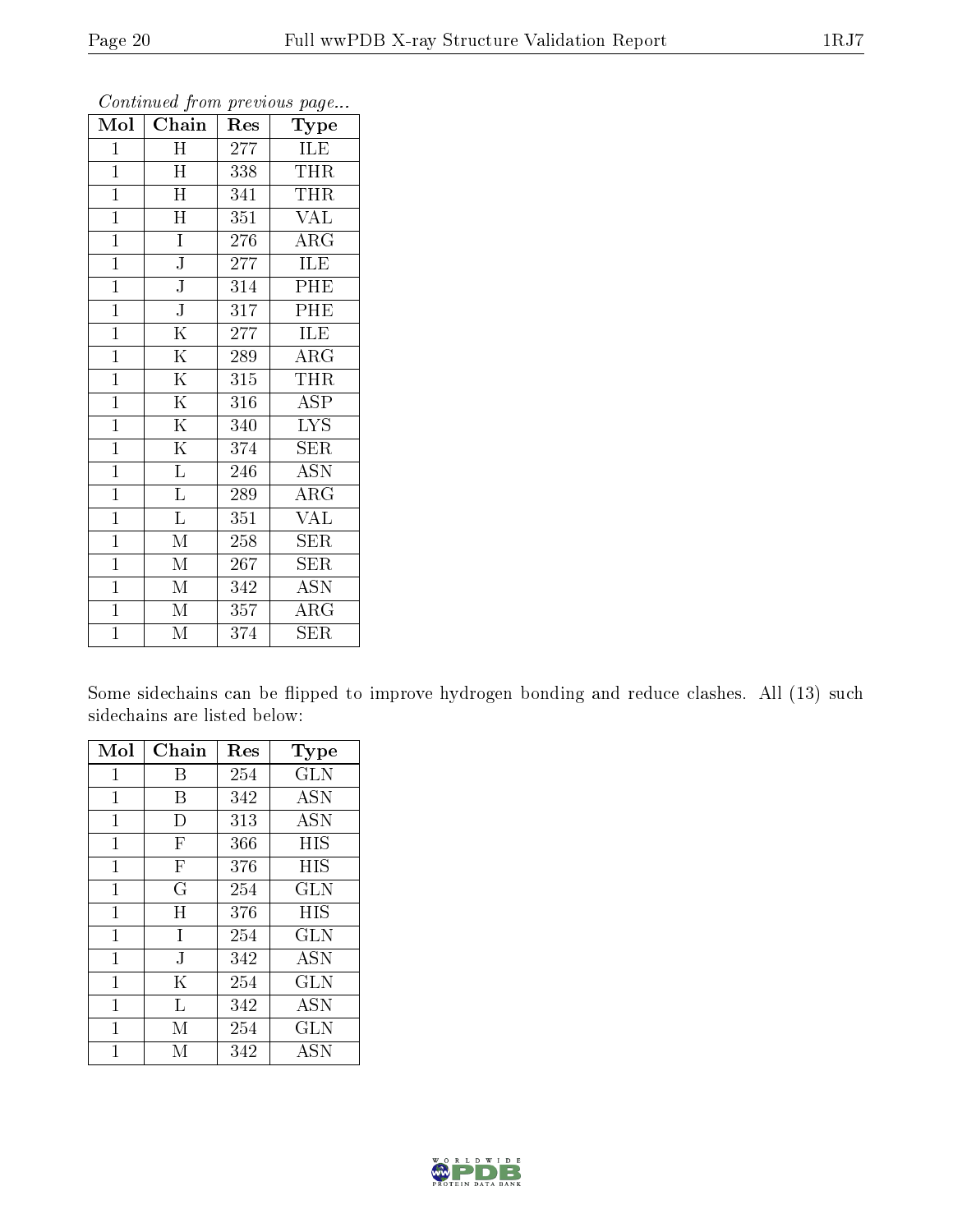#### 5.3.3 RNA [O](https://www.wwpdb.org/validation/2017/XrayValidationReportHelp#rna)i

There are no RNA molecules in this entry.

#### 5.4 Non-standard residues in protein, DNA, RNA chains (i)

There are no non-standard protein/DNA/RNA residues in this entry.

#### 5.5 Carbohydrates  $(i)$

There are no carbohydrates in this entry.

#### 5.6 Ligand geometry  $(i)$

There are no ligands in this entry.

#### 5.7 [O](https://www.wwpdb.org/validation/2017/XrayValidationReportHelp#nonstandard_residues_and_ligands)ther polymers (i)

There are no such residues in this entry.

### 5.8 Polymer linkage issues  $(i)$

There are no chain breaks in this entry.

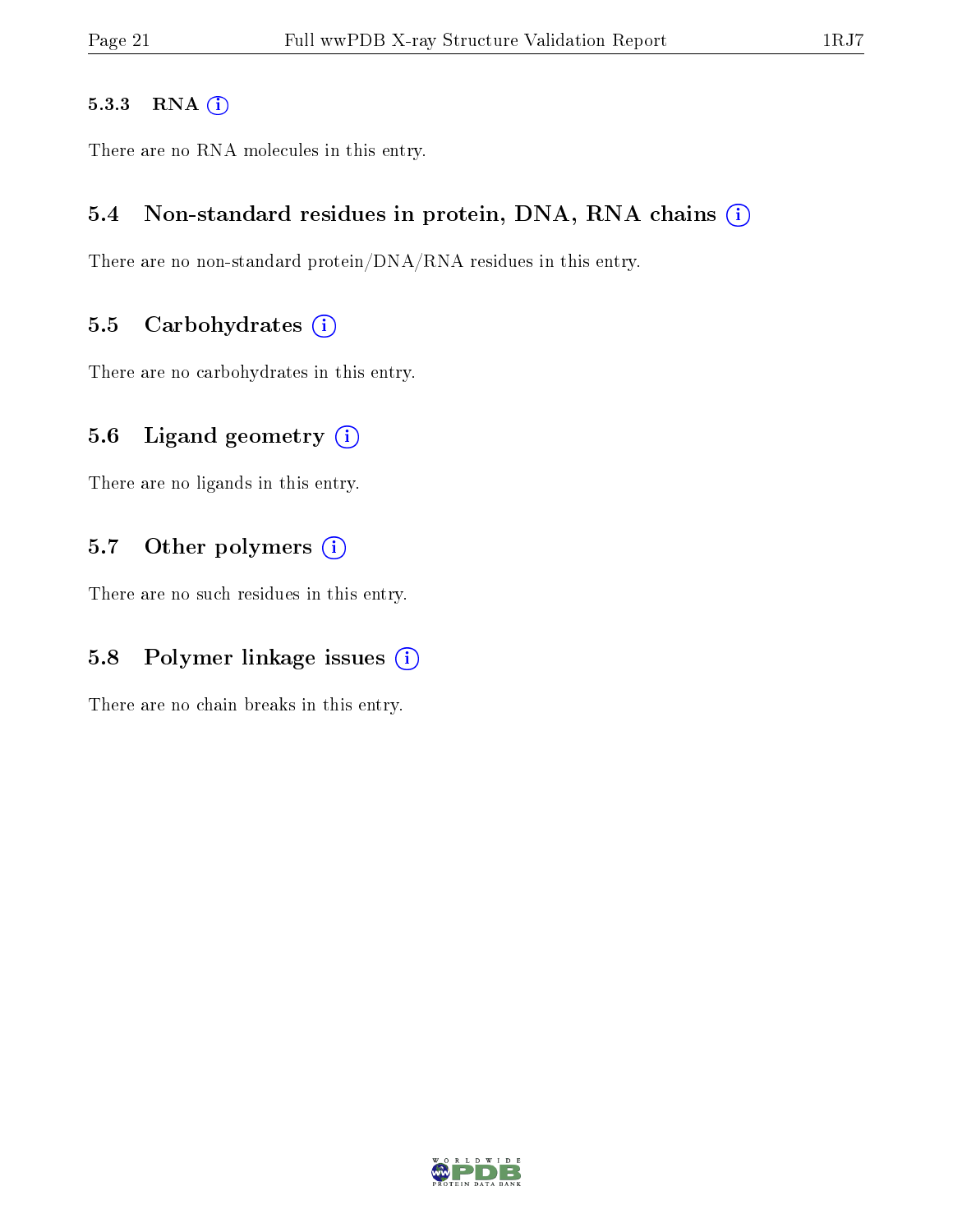## 6 Fit of model and data  $(i)$

### 6.1 Protein, DNA and RNA chains  $(i)$

In the following table, the column labelled  $#RSRZ> 2'$  contains the number (and percentage) of RSRZ outliers, followed by percent RSRZ outliers for the chain as percentile scores relative to all X-ray entries and entries of similar resolution. The OWAB column contains the minimum, median,  $95<sup>th</sup>$  percentile and maximum values of the occupancy-weighted average B-factor per residue. The column labelled ' $Q< 0.9$ ' lists the number of (and percentage) of residues with an average occupancy less than 0.9.

| Mol          | Chain        | Analysed          | ${ <\hspace{-1.5pt}{\mathrm{RSRZ}} \hspace{-1.5pt}>}$ | $\#\text{RSRZ}\text{>2}$              | $OWAB(A^2)$  | Q< 0.9         |
|--------------|--------------|-------------------|-------------------------------------------------------|---------------------------------------|--------------|----------------|
| $\mathbf{1}$ | $\bf{A}$     | 144/163(88%)      | $-0.08$                                               | $5(3\%)$<br>51<br>44                  | 2, 5, 15, 21 | $\theta$       |
| $\mathbf{1}$ | B            | $144/163$ (88%)   | 0.25                                                  | $8(5\%)$<br>24<br>30                  | 2, 5, 14, 19 | $\overline{0}$ |
| $\mathbf{1}$ | D            | $144/163$ (88%)   | 0.56                                                  | $\vert\vert 3 \vert$<br>21 (14\%)   2 | 2, 5, 12, 16 | $\overline{0}$ |
| $\mathbf{1}$ | E            | $149/163(91\%)$   | $-0.14$                                               | 6 $(4%)$<br>38<br>45                  | 2, 5, 16, 27 | $\overline{0}$ |
| $\mathbf{1}$ | $\mathbf{F}$ | $144/163$ (88%)   | $-0.28$                                               | 70<br>$3(2\%)$<br>63                  | 2, 5, 13, 24 | $\theta$       |
| $\mathbf{1}$ | $\mathcal G$ | $144/163$ (88\%)  | $-0.11$                                               | 5(3%)<br>44<br>51                     | 2, 5, 15, 23 | $\overline{0}$ |
| $\mathbf{1}$ | H            | $142/163$ (87%)   | 0.31                                                  | 11 $(7\%)$<br><sup>13</sup><br>17     | 2, 5, 13, 18 | $\theta$       |
| $\mathbf{1}$ | $\mathbf I$  | $143/163$ (87\%)  | $-0.01$                                               | 7(4%)<br>29<br>36                     | 2, 5, 14, 20 | $\theta$       |
| $\mathbf{1}$ | $\mathbf{J}$ | $143/163$ (87\%)  | 0.20                                                  | 6 $(4\%)$<br>36<br>43                 | 2, 5, 11, 16 | $\overline{0}$ |
| $\mathbf{1}$ | K            | $145/163$ (88%)   | 0.02                                                  | $9(6\%)$<br>26<br>20                  | 2, 5, 14, 24 | $\overline{0}$ |
| $\mathbf{1}$ | L            | $145/163$ (88%)   | $-0.13$                                               | 5(3%)<br>$52\,$<br>45                 | 2, 5, 14, 22 | $\theta$       |
| $\mathbf{1}$ | M            | $144/163$ (88\%)  | $-0.08$                                               | $4(2\%)$<br>60<br>53                  | 2, 5, 14, 21 | $\theta$       |
| All          | All          | $1731/1956$ (88%) | 0.04                                                  | 90(5%)<br>27<br>34                    | 2, 5, 14, 27 | $\theta$       |

All (90) RSRZ outliers are listed below:

| Mol          | Chain | Res | Type | <b>RSRZ</b> |
|--------------|-------|-----|------|-------------|
| 1            | Е     | 390 | ALA  | 9.6         |
| 1            | В     | 390 | ALA  | 9.2         |
| 1            | А     | 390 | ALA  | 7.6         |
| 1            | G     | 390 | ALA  | 7.0         |
| 1            | F     | 390 | ALA  | 6.8         |
| $\mathbf{1}$ | I)    | 390 | ALA  | 6.7         |
| 1            | В     | 277 | ILE  | 6.4         |
| 1            | Η     | 258 | SER. | 6.4         |
| 1            | L     | 390 | ALA  | 6.1         |
| 1            | Ð     | 314 | PHE  | 5.7         |
| 1            | М     | 258 | SER. | 5.6         |

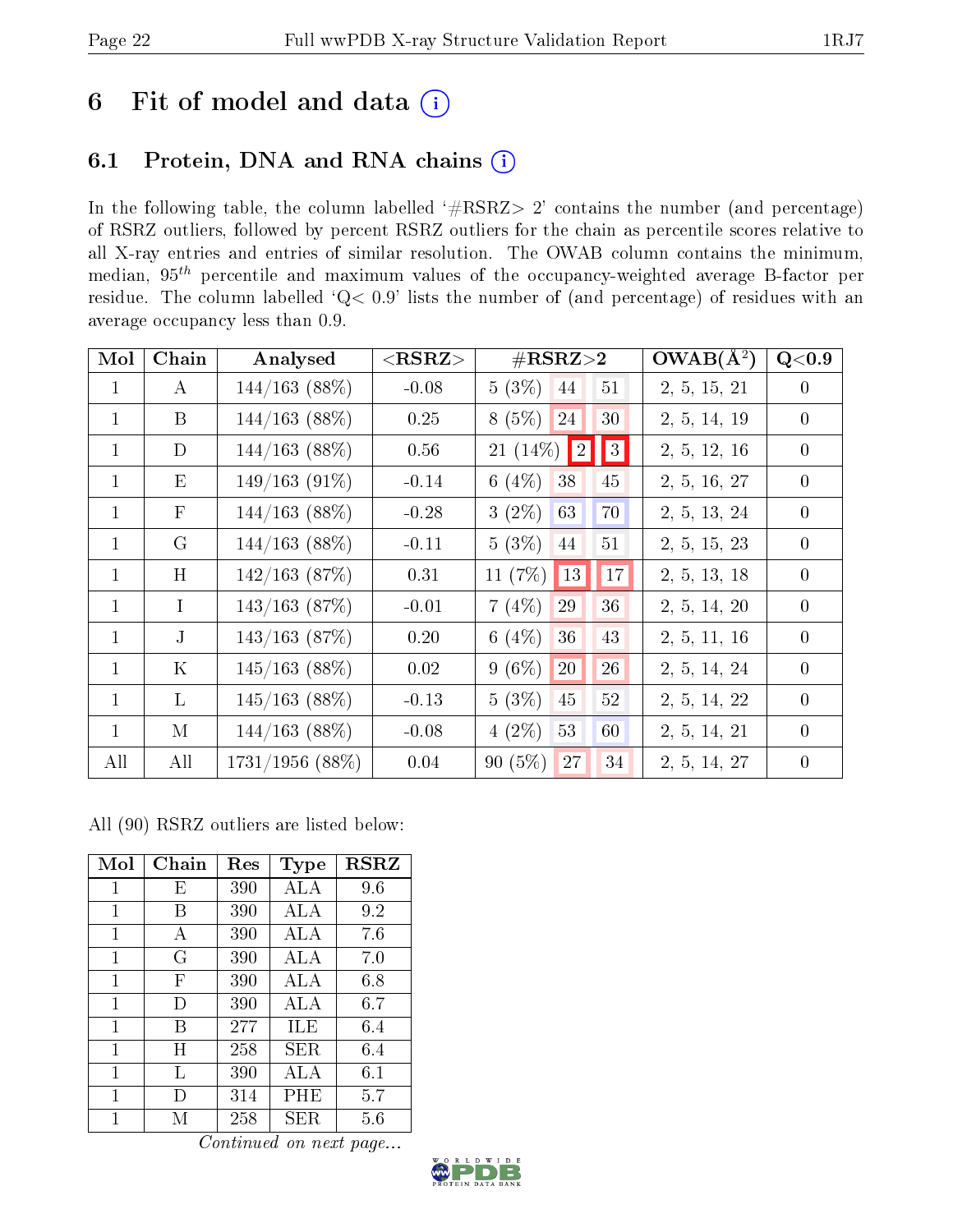|                | Continued from previous page |                  |                          |                                 |
|----------------|------------------------------|------------------|--------------------------|---------------------------------|
| Mol            | Chain                        | Res              | Type                     | $\overline{\text{R}}\text{SRZ}$ |
| $\mathbf{1}$   | $\overline{\mathbf{M}}$      | 390              | <b>ALA</b>               | 5.6                             |
| $\overline{1}$ | D                            | 315              | THR                      | 5.4                             |
| $\mathbf{1}$   | $\overline{I}$               | 314              | PHE                      | $\overline{5.3}$                |
| $\mathbf{1}$   | H                            | 387              | GLU                      | $5.0\,$                         |
| $\overline{1}$ | $\overline{\mathrm{B}}$      | $\overline{2}78$ | <b>THR</b>               | 4.4                             |
| $\mathbf{1}$   | $\boldsymbol{\mathrm{H}}$    | 314              | PHE                      | 4.4                             |
| $\overline{1}$ | $\overline{\text{J}}$        | 258              | $\overline{\text{SER}}$  | 4.4                             |
| $\overline{1}$ | $\overline{\mathrm{K}}$      | 317              | PHE                      | 4.1                             |
| $\mathbf{1}$   | $\mathbf E$                  | 314              | PHE                      | 4.0                             |
| $\mathbf{1}$   | A                            | 277              | <b>ILE</b>               | $\overline{3}.9$                |
| $\overline{1}$ | L                            | 277              | ILE                      | $3.9\,$                         |
| $\overline{1}$ | $\overline{\rm H}$           | 388              | $\overline{\rm ALA}$     | $3.9\,$                         |
| $\mathbf{1}$   | B                            | 258              | <b>SER</b>               | 3.8                             |
| $\mathbf 1$    | $\mathbf G$                  | 316              | ASP                      | $\overline{3.7}$                |
| $\mathbf{1}$   | D                            | 258              | SER                      | $\overline{3.7}$                |
| $\mathbf{1}$   | H                            | 315              | <b>THR</b>               | 3.7                             |
| $\mathbf{1}$   | $\overline{\mathrm{F}}$      | 289              | $\overline{\rm{ARG}}$    | $3.5\,$                         |
| $\mathbf 1$    | $\mathbf{D}$                 | 257              | <b>GLY</b>               | $3.5\,$                         |
| $\mathbf{1}$   | H                            | 247              | <b>GLN</b>               | $3.5\,$                         |
| $\mathbf{1}$   | $\overline{\mathbf{B}}$      | 314              | $\overline{PHE}$         | $3.4\,$                         |
| $\overline{1}$ | D                            | 312              | ILE                      | $3.4\,$                         |
| $\overline{1}$ | $\overline{\rm D}$           | 247              | $\overline{\text{GLN}}$  | $\overline{3.3}$                |
| $\mathbf{1}$   | $\overline{F}$               | 314              | PHE                      | 3.3                             |
| $\mathbf{1}$   | A                            | 289              | $\overline{\rm{ARG}}$    | $\overline{3.3}$                |
| $\overline{1}$ | $\overline{I}$               | 389              | PRO                      | 3.2                             |
| $\overline{1}$ | $\overline{\mathrm{G}}$      | 257              | <b>GLY</b>               | $3.2\,$                         |
| $\overline{1}$ | D                            | 289              | $\overline{\rm{ARG}}$    | $\overline{3.2}$                |
| $\overline{1}$ | D                            | 277              | ILE                      | 3.2                             |
| $\overline{1}$ | $\overline{\rm H}$           | $\overline{263}$ | $\overline{\text{LYS}}$  | $\overline{3.0}$                |
| $\mathbf{1}$   | D                            | 311              | <b>TYR</b>               | $3.0\,$                         |
| $\mathbf{1}$   | I                            | 267              | <b>SER</b>               | 3.0                             |
| $\mathbf{1}$   | Β                            | 289              | $\rm{ARG}$               | 3.0                             |
| $\mathbf 1$    | I                            | 264              | <b>ASN</b>               | 3.0                             |
| $\mathbf{1}$   | Ī                            | 289              | $\rm{ARG}$               | 2.9                             |
| $\mathbf{1}$   | D                            | 339              | <b>GLY</b>               | 2.9                             |
| $\mathbf{1}$   | E                            | 242              | $\widetilde{\text{GLY}}$ | 2.9                             |
| $\mathbf{1}$   | B                            | 339              | GLY                      | 2.8                             |
| $\mathbf{1}$   | K                            | 316              | ASP                      | 2.8                             |
| $\mathbf{1}$   | $\boldsymbol{\mathrm{H}}$    | 277              | ILE                      | $\overline{2.8}$                |
| $\mathbf{1}$   | D                            | 387              | GLU                      | 2.8                             |
| $\mathbf{1}$   | $\overline{\rm K}$           | 276              | $\rm{ARG}$               | 2.7                             |
| $\mathbf{1}$   | $\overline{\mathrm{K}}$      | 247              | <b>GLN</b>               | 2.7                             |

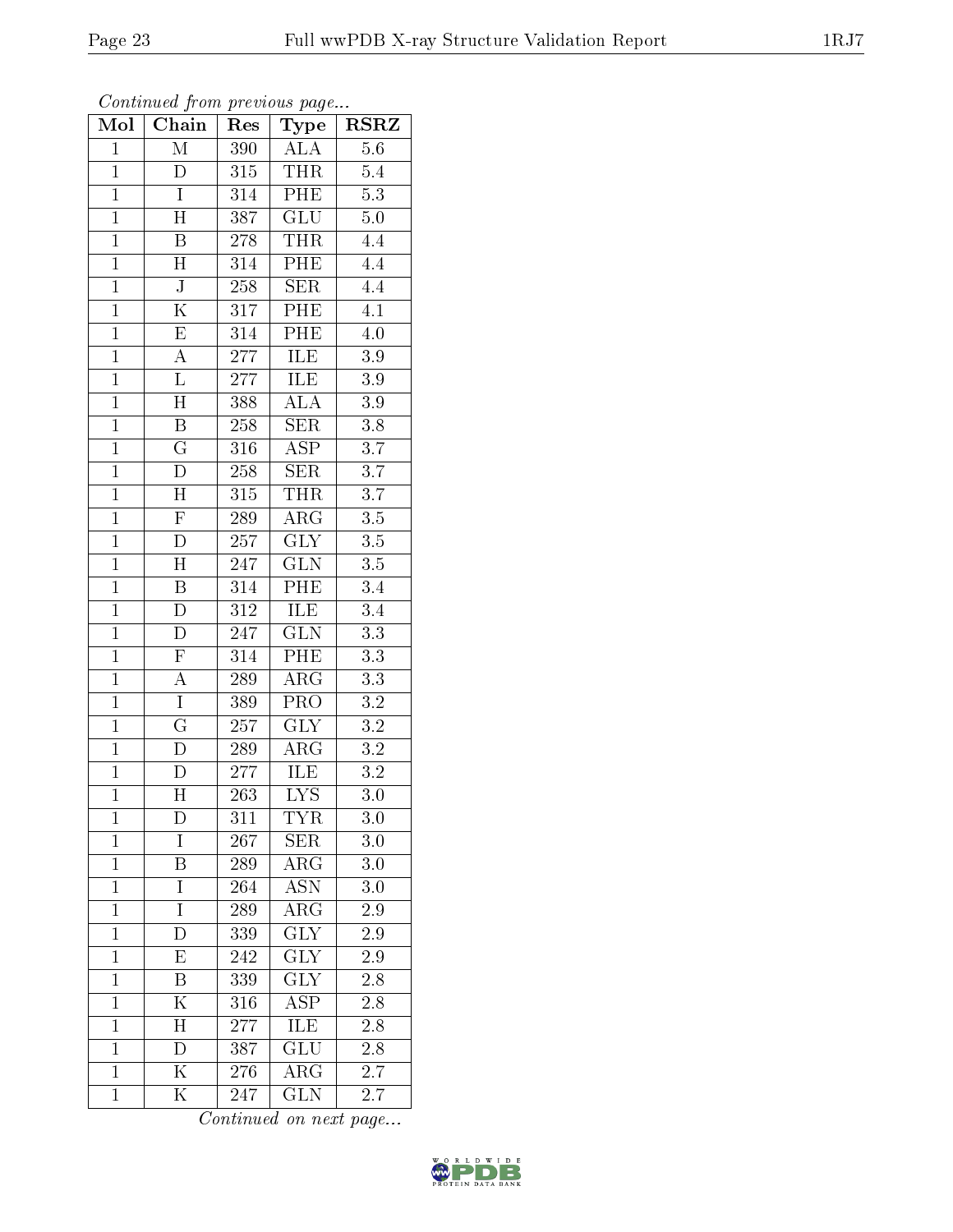| Mol            | ${\bf Chain}$             | Res              | Type                      | <b>RSRZ</b>      |
|----------------|---------------------------|------------------|---------------------------|------------------|
| $\overline{1}$ | $\overline{\mathbf{M}}$   | 314              | PHE                       | $\overline{2.7}$ |
| $\mathbf{1}$   | E                         | 264              | $\overline{ASN}$          | 2.7              |
| $\overline{1}$ | $\overline{\rm K}$        | 277              | ILE                       | $\overline{2.6}$ |
| $\overline{1}$ | $\mathbf H$               | 289              | $\rm{ARG}$                | $2.6\,$          |
| $\overline{1}$ | $\overline{\text{J}}$     | 341              | <b>THR</b>                | 2.6              |
| $\overline{1}$ | $\overline{\mathrm{K}}$   | 314              | PHE                       | $2.6\,$          |
| $\overline{1}$ | $\Gamma$                  | 389              | PRO                       | 2.6              |
| $\mathbf{1}$   | $\overline{\mathrm{K}}$   | 289              | $AR\overline{G}$          | $2.\overline{5}$ |
| $\mathbf{1}$   | $\overline{\rm D}$        | 340              | LYS                       | $2.5\,$          |
| $\overline{1}$ | $\overline{\mathrm{L}}$   | 289              | $\rm{ARG}$                | $\overline{2.5}$ |
| $\mathbf{1}$   | $\overline{\mathrm{G}}$   | 317              | PHE                       | $2.5\,$          |
| $\overline{1}$ | $\overline{\mathrm{M}}$   | $\overline{264}$ | $\overline{\mathrm{ASN}}$ | $\overline{2.5}$ |
| $\mathbf{1}$   | $\overline{\mathsf{J}}$   | 357              | $\rm{ARG}$                | 2.5              |
| $\overline{1}$ | $\overline{\mathrm{K}}$   | 263              | IYS                       | $2.5\,$          |
| $\mathbf{1}$   | $\overline{A}$            | 314              | $\overline{\text{PHE}}$   | 2.5              |
| $\overline{1}$ | $\overline{\mathrm{E}}$   | 289              | $AR\overline{G}$          | $\overline{2}.4$ |
| $\overline{1}$ | $\overline{\mathrm{G}}$   | 315              | <b>THR</b>                | $\overline{2.3}$ |
| $\overline{1}$ | $\overline{\rm D}$        | 338              | <b>THR</b>                | $\overline{2.3}$ |
| $\mathbf{1}$   | L                         | 267              | SER                       | $2.3\,$          |
| $\overline{1}$ | $\overline{I}$            | 247              | $\overline{\text{GLN}}$   | $\overline{2.3}$ |
| $\overline{1}$ | D                         | 267              | <b>SER</b>                | $2.2\,$          |
| $\overline{1}$ | D                         | 337              | $\overline{\text{GLU}}$   | $\overline{2.2}$ |
| $\mathbf{1}$   | $\bf J$                   | 340              | $LY\overline{S}$          | $2.2\,$          |
| $\overline{1}$ | $\overline{\text{J}}$     | $\overline{314}$ | PHE                       | $\overline{2.2}$ |
| $\overline{1}$ | $\overline{\mathrm{B}}$   | 357              | $\rm{ARG}$                | $\overline{2.2}$ |
| $\overline{1}$ | $\mathbf E$               | 337              | $\overline{\mathrm{GLU}}$ | $2.2\,$          |
| $\mathbf{1}$   | $\overline{\rm D}$        | 317              | PHE                       | $\overline{2.1}$ |
| $\mathbf{1}$   | H                         | 339              | <b>GLY</b>                | 2.1              |
| $\overline{1}$ | $\overline{I}$            | 387              | $\overline{\text{GLU}}$   | 2.1              |
| 1              | D                         | 342              | ${\rm ASN}$               | $2.1\,$          |
| $\overline{1}$ | А                         | 339              | <b>GLY</b>                | 2.1              |
| $\mathbf{1}$   | $\overline{\mathrm{K}}$   | 258              | <b>SER</b>                | 2.1              |
| $\mathbf{1}$   | D                         | 313              | ASN                       | 2.0              |
| $\mathbf{1}$   | $\overline{\rm J}$        | 390              | ALA                       | $2.0\,$          |
| $\mathbf{1}$   | D                         | 256              | $\overline{\text{GLN}}$   | 2.0              |
| $\mathbf{1}$   | $\boldsymbol{\mathrm{H}}$ | 276              | $\rm{ARG}$                | 2.0              |
| $\mathbf{1}$   | D                         | 371              | ILE                       | $\overline{2.0}$ |

| Continued from previous page |  |  |
|------------------------------|--|--|
|                              |  |  |

## 6.2 Non-standard residues in protein, DNA, RNA chains (i)

There are no non-standard protein/DNA/RNA residues in this entry.